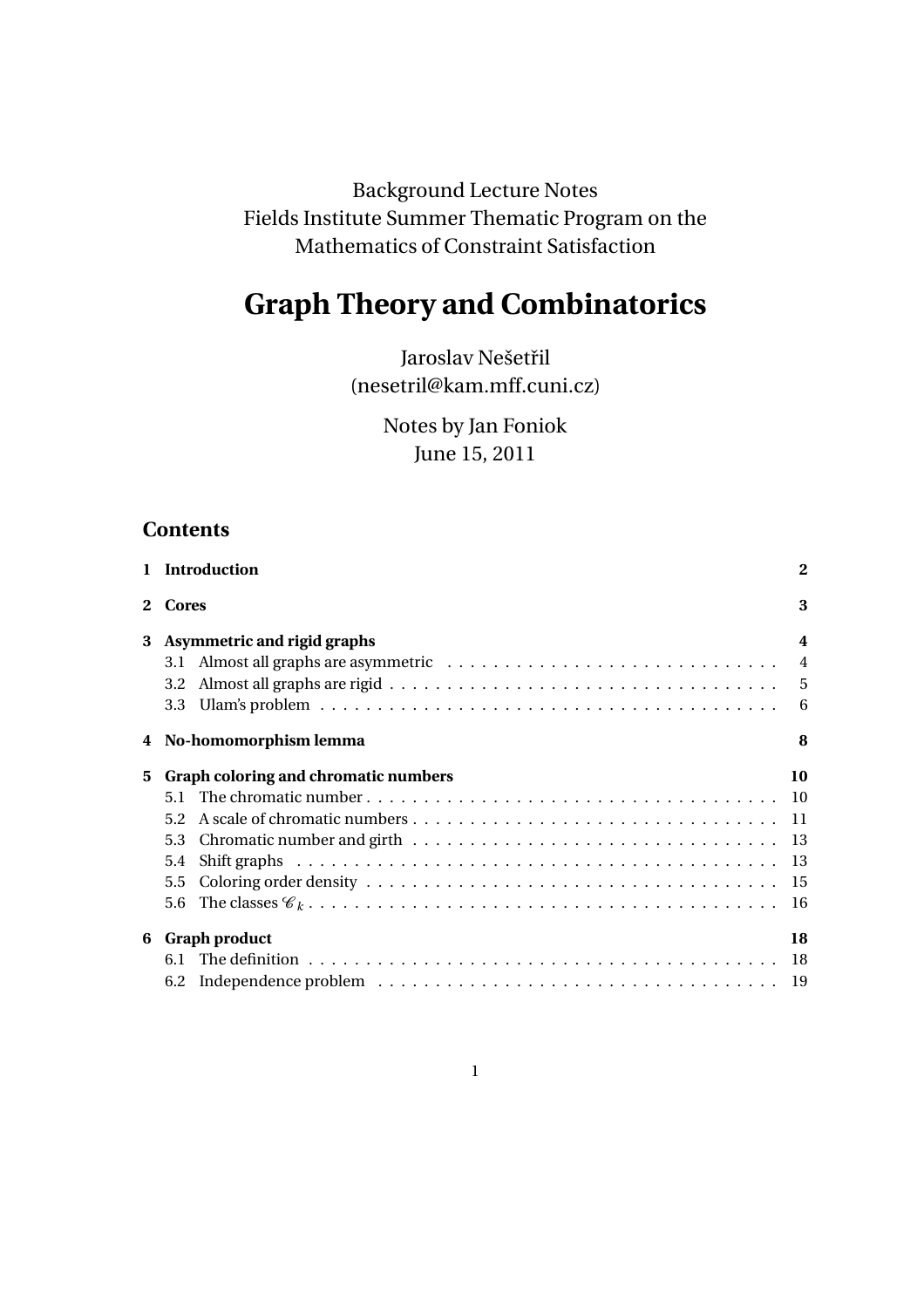|  | 8 Projective graphs      | 25 |
|--|--------------------------|----|
|  | 7 Isomorphisms of graphs | 21 |
|  |                          |    |

# **1 Introduction**

First of all, a *graph G* is an ordered pair  $G = (V, E)$ , where *V* is a set (the vertex set) and  $E \subseteq \binom{V}{2}$ (the set of edges). Here and throughout these notes, the symbol  $\binom{V}{k}$  will mean the set of all *k*-element subsets of the set *V*;  $\binom{V}{k} = \{W \subseteq V : |W| = k\}.$ 

All graphs considered in these notes are finite (i.e., their vertex set is finite), unless we explicitly allow infinite graphs.

The set of all positive integers less than or equal to *n* will be denoted by  $[n] = \{1, 2, ..., n\}$ .

Let  $G = (V, E)$  and  $G' = (V', E')$  be two graphs. A mapping  $f : V \to V'$  is a *homomorphism* from *G* to *H*, if whenever  $\{x, y\} \in E$ , then  $\{f(x), f(y)\} \in E'$ . We can say that homomorphisms are mappings that preserve edges.

Notice that we have no other assumptions on homomorphisms than preserving edges: we do not require that the mapping is surjective nor that non-edges are mapped to non-edges.

**Example 1.1.** If *G* is a subgraph of  $G'$ , then the identity mapping on  $V(G)$  is a homomorphism from  $G$  to  $G'$ .

**Example 1.2.** A graph theorist's favorite graph is the Petersen graph *P*. Obviously  $C_5 \rightarrow P$  but  $K_3 \rightarrow P$ . It is not so obvious but true that  $P \rightarrow C_5$ . A way to prove it is to check all 5<sup>10</sup> possible mappings. A shorter proof consists in realizing that since a potential homomorphism cannot be injective and any two vertices of *P* lie in a copy of *C*5, the homomorphic image would have to contain a triangle, but *C*<sub>5</sub> contains none.

**Example 1.3.** Homomorphisms are a generalization of graph coloring: a homomorphism of *G* to  $K_n$  is the same as a coloring of *G* with *n* colors.

**Example 1.4.** An important example:  $C_{2k+1} \rightarrow C_{2l+1}$  if and only if  $k \geq l$ . Which part is easier to prove?

**Example 1.5.** A more involved example: The vertices of *G* are exams to be scheduled, and there is an edge between them if they share a student or a professor, so they cannot be scheduled on the same day. The vertices of *H* are slots for exams (described, for example, by the day, time and room where they take place), and there is an edge if the two slots are not on the same day. A homomorphism from *G* to *H* is understood as a feasible schedule of exams.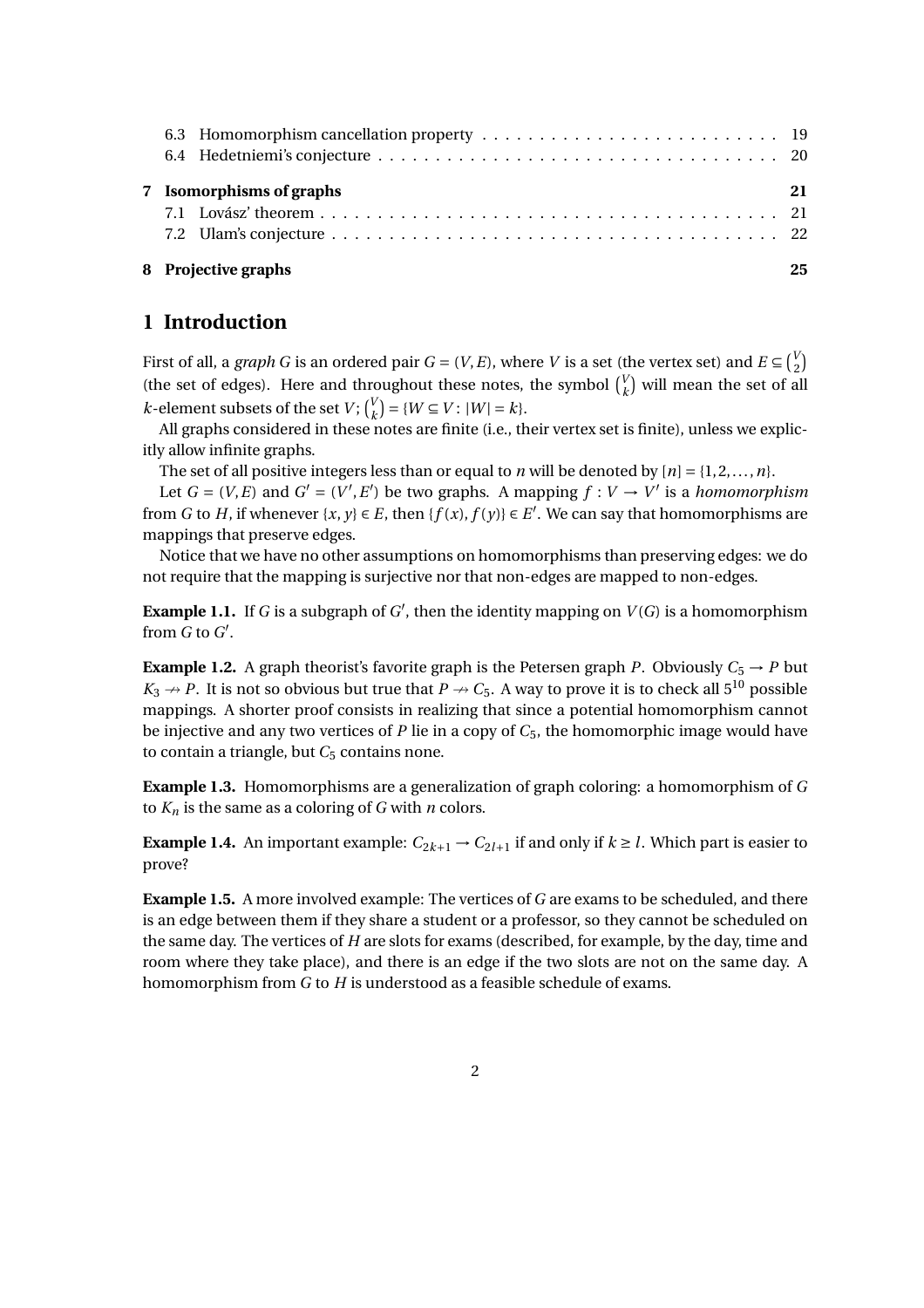**Example 1.6.** The definition of a homomorphism can easily be extended to graphs with loops (note that allowing multiple edges does not bring any new concept!). The graph  $K_2^*$  has two vertices, 0 and 1, an edge connecting 0 and 1 and a loop at the vertex 0.

Any graph *G* is homomorphic to  $K_2^*$ : the constant mapping that maps all vertices of *G* to 0 is a homomorphism. However, the correspondence  $f \mapsto f^{-1}(0)$  is a one-to-one correspondence of homomorphisms from  $G$  to  $K_2^*$  and independent sets of vertices in  $G$ . Therefore the number of homomorphisms from *G* to  $K_2^*$  is equal to the number of independent sets in *G*.

Homomorphisms can also be defined for other kinds of structures. Let  $\Delta = (\delta_i; i \in I)$  be a finite sequence of positive integers. A *relational structure of type* ∆ (or a ∆-structure) is a pair *A* = (*V*, (*E*<sub>*i*</sub>: *i* ∈ *I*)), where *V* is a nonempty finite set and *E*<sub>*i*</sub> are relations such that *E*<sub>*i*</sub> ⊆ *V*<sup>δ<sub>*i*</sub></sup> for all *i* ∈ *I*. In this way, directed graphs are relational structures for  $\Delta$  = (2).

Let  $A = (V, (E_i : i \in I))$  and  $B = (W, (F_i : i \in I))$  be two relational structures of the same type  $\Delta$ . A function  $f: V \to W$  is a *homomorphism* from A to B, if for any  $i \in I$  and any  $(v_1, v_2, \ldots, v_{\delta_i}) \in E_i$ we have  $(f(v_1), f(v_2),..., f(v_{\delta_i})) \in F_i$ . We write  $f : A \to B$ .

We say that *A* is *homomorphic* to *B* and write  $A \rightarrow B$  if there exists a homomorphism  $f : A \rightarrow$ *B*. If  $A \rightarrow B$  and  $B \rightarrow A$ , we say that *A* and *B* are *hom-equivalent* and write  $A \sim B$ . Notice that this is not the same as being isomorphic; e.g., all directed graphs containing a loop are pairwise hom-equivalent.

**Example 1.7.** An application in directed graphs: Let  $T<sub>n</sub>$  be the transitive tournament on *n* vertices, i.e.,  $V(T_n) = \{1, 2, ..., n\}$  and  $E(T_n) = \{(j, k): j < k\}$ . Then for a directed graph *G* with  $|V(G)| = n$  we have  $G \to T_n$  if and only if *G* contains no directed cycle. The homomorphism *f* is a linear extension or a topological sort of *G*.

It is an easy (but key) observation that the composition of two homomorphisms is a homomorphism as well.

# **2 Cores**

A graph *C* is called a *core* if every homomorphism  $f: C \to C$  is an automorphism. The following lemma states several easy properties of cores.

## **Lemma 2.1.**

- *1. If C and C' are two finite cores such that*  $C ∼ C'$ *, then*  $C$  *and*  $C'$  *are isomorphic.*
- *2. Every graph G has a unique (up to isomorphism) subgraph C such that G* ∼ *C and C is a core (the* core of *G).*
- *3. The core C of a graph G is a retract of G, i.e., there exists a homomorphism*  $r : G \to C$  *such that*  $r \upharpoonright C$  *is the identity mapping.*
- *4. If two graphs G and H are hom-equivalent, then their cores are isomorphic.*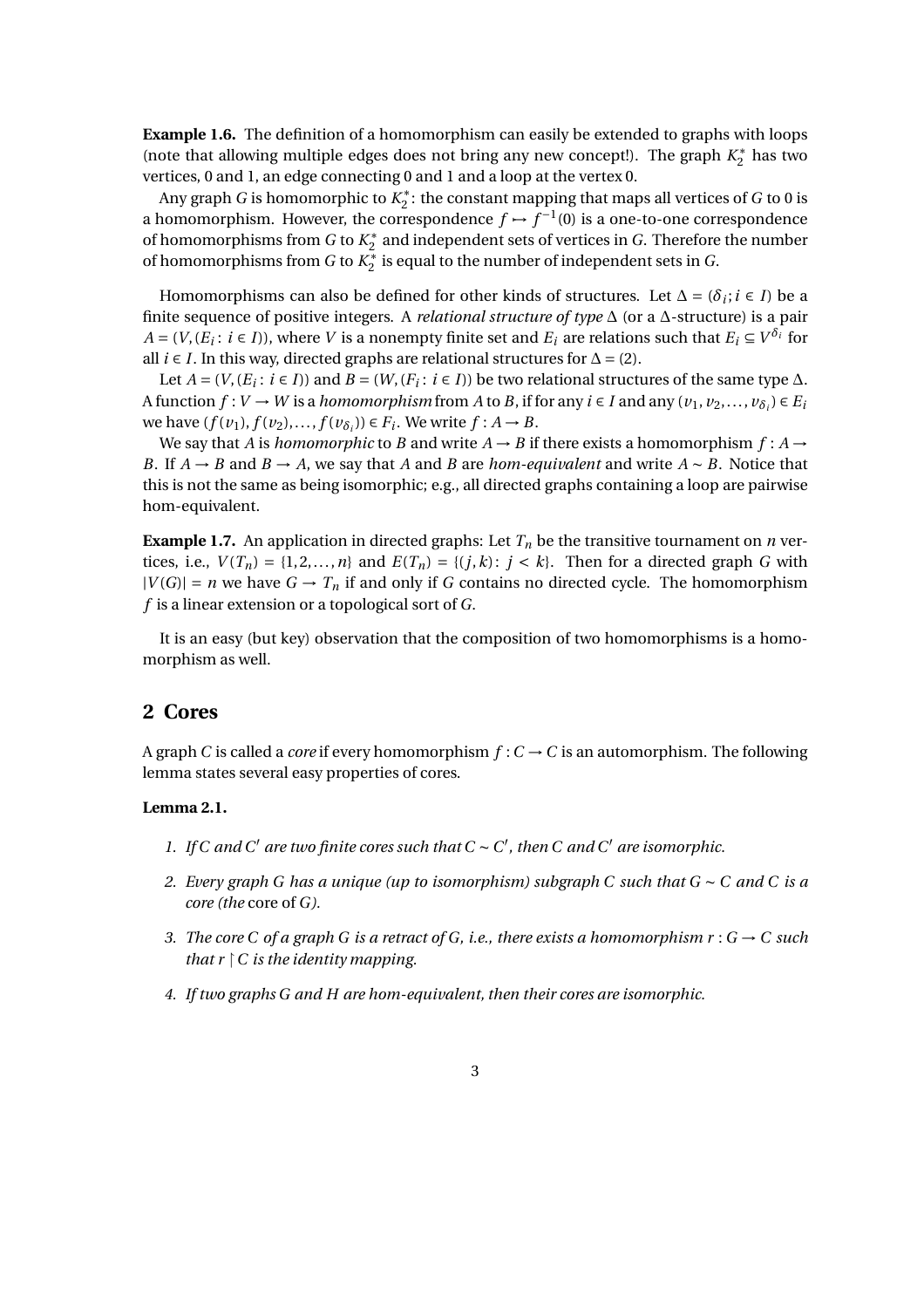- *Proof.* 1. Let  $f: C \to C'$  and  $g: C' \to C$ . Then  $g \circ f: C \to C$  is an automorphism and so *g* is a surjection. Similarly, as  $f \circ g : C' \to C'$  is an automorphism,  $f$  is also a surjection. Therefore  $C$  and  $C'$  are isomorphic.
	- 2. Let *C* be a graph with the least number of vertices in the set { $f[G]: f: G \rightarrow G$ }. Uniqueness follows from 1 and the transitivity of ∼.
	- 3. Let  $f: G \to C$ . There are distinct positive integers  $m > n$  such that  $f^m \nmid C = f^n \nmid C$ . Let  $r = f^{m-n}$ .
	- 4. A consequence of 1.

 $\Box$ 

*Remark.* Deciding whether a graph is a core is a co-NP-complete problem. So is the problem of determining hom-equivalence of two graphs. Computing the core of a graph is hard.

*Remark.* Let  $\mathscr C$  be the set of all non-isomorphic finite cores. Then the binary relation  $\leq$ , defined by  $G \leq H$  if and only if  $G \rightarrow H$ , is a partial order on  $\mathscr C$ . We will mention several properties of this order later.

**Example 2.1.** Any vertex-critical *k*-chromatic graph *G* is a core, because if *H* is a subgraph of *G* with  $|V(H)| < |V(G)|$ , then  $\chi(H) < k$  and therefore  $G \rightarrow H$ .

The Petersen graph is a core.

# **3 Asymmetric and rigid graphs**

A graph is called *asymmetric* if its only automorphism is the identity mapping. A graph is called *rigid* if it only has the identity endomorphism. Obviously a rigid graph is asymmetric.

## **3.1 Almost all graphs are asymmetric**

**Theorem 3.1.** *Asymptotically almost all graphs are asymmetric, i.e., the probability that the random graph Gn*,1/2 *is asymmetric tends to* 1 *as n grows to infinity.*

*Proof.* Let  $V = \{1, 2, ..., n\}$ . We will count the number of graphs on *V* with a non-identity automorphism.

We can assume that all vertices have degree at least  $\frac{n}{2}(1-\epsilon)$  and any two vertices have at most  $\frac{n}{4}(1+\epsilon)$  common neighbors. Asymptotically almost all graphs satisfy this property, see below.

Let  $\phi: V \to V$  be an automorphism such that  $\phi(x) = y$  for some  $x \neq y$ . Let  $M = \{v \in V : \phi(v) \neq \phi(v)\}$ *v*} be the set of all vertices that are moved by  $\phi$ , or the non-fixed points of  $\phi$ . Let  $V' = \begin{pmatrix} V \\ 2 \end{pmatrix}$ . We define the mapping  $\phi' : V' \to V'$  by  $\phi'(\{u, v\}) = \{\phi(u), \phi(v)\}\)$ . The mapping  $\phi'$  is a permutation on  $V'$ .

According to our assumption, there exist at least  $\frac{n}{2}(1-\epsilon) - \frac{n}{4}(1+\epsilon) = \frac{n}{4}(1-3\epsilon)$  vertices that are connected by an edge to  $x$  but not to  $y$ . All these vertices are moved by the automorphism  $\phi$ .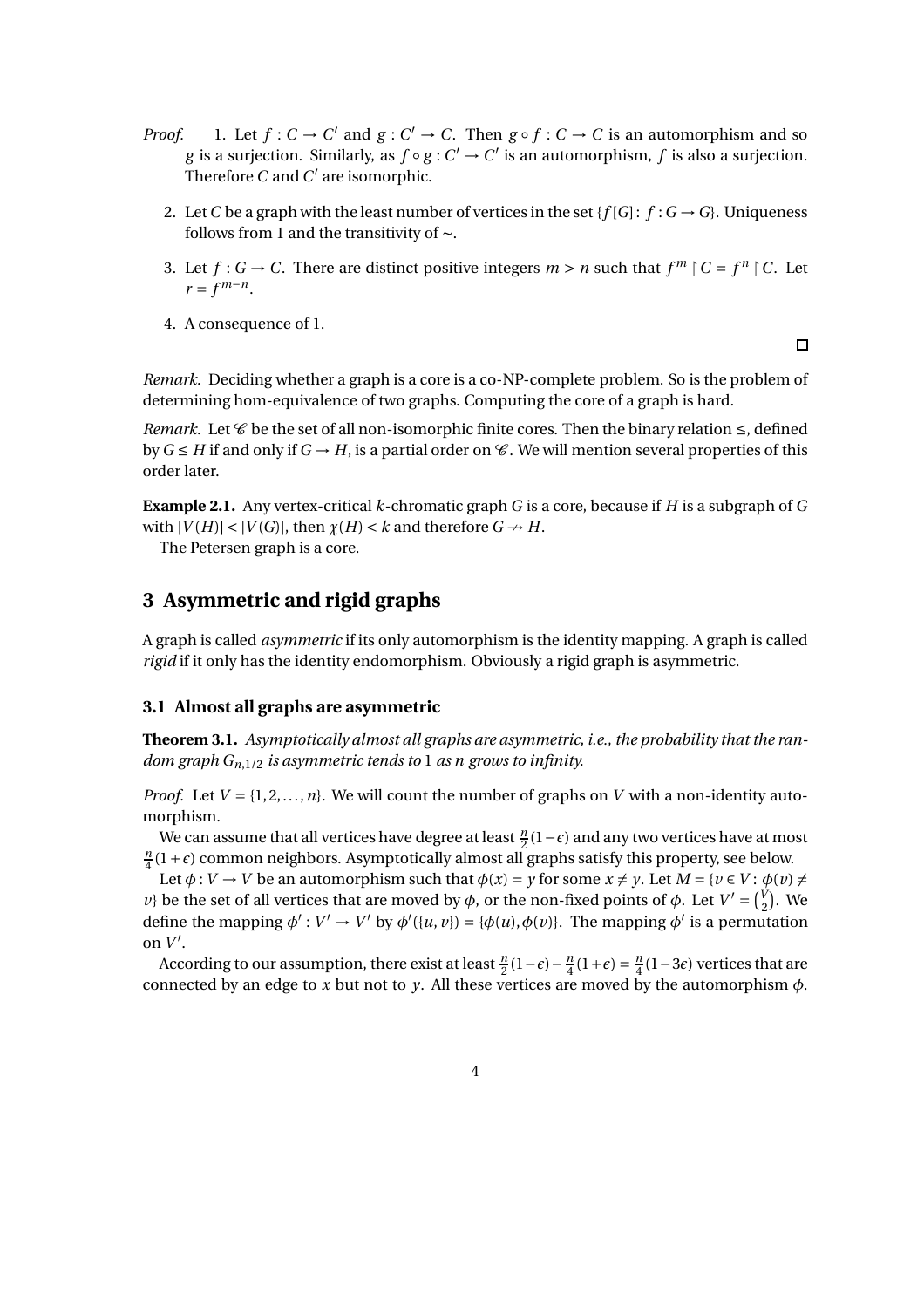Hence  $|M| \geq cn$  for a suitable constant *c*. Thus the number of pairs of vertices that are moved by this automorphism, or the number of non-fixed points of  $\phi'$  is at least  $\binom{cn}{2}$  $\binom{2n}{2} - n \geq c' n^2$  for some constant  $c'$  and sufficiently large *n*. Therefore the number of cycles (or orbits) of  $\phi'$  is at most  $k = \binom{n}{2}$  $\binom{n}{2} - c' n^2 / 2.$ 

If  $\tilde{\phi}$  is an automorphism of a graph *G*, then all pairs in one cycle of  $\phi'$  are either edges or they are all non-edges of *G*. Therefore there are at most 2*<sup>k</sup>* graphs such that *φ* is their automorphism.

There are  $n!$  possible choices of  $\phi$ , so we get that there are at most

$$
n! \cdot 2^k = n! \cdot 2^{{n \choose 2} - c'n^2/2}
$$

graphs on *V* with a non-identity automorphism.

Thus the probability that a random graph on *n* vertices has a non-identity isomorphism is at most

$$
\frac{n! \cdot 2^{\binom{n}{2} - c'n^2/2}}{2^{\binom{n}{2}}} \le \frac{n^n}{2^{c'n^2/2}}
$$

which tends to 0 as  $n \rightarrow \infty$ .

An even stronger result can be proved.

**Theorem 3.2** (Erd˝os, Rényi [2])**.** *For an arbitrary positive real number ǫ, asymptotically almost all random graphs*  $G_{n,1/2} = G = (V, E)$  *have the following property: If*  $G' = (V', E')$  *is a graph such that*  $V' = V$  *and* 

$$
|E' \triangle E| \le \frac{|V|}{2}(1 - \epsilon),
$$

*then G*′ *is asymmetric.*

No explicit construction of such graphs (which are in majority) is known.

#### **3.2 Almost all graphs are rigid**

**Theorem 3.3.** *Asymptotically almost all graphs are rigid.*

*Sketch of proof.* It can be proved (e.g., using linearity of expectation and the Chernoff bound) that asymptotically almost all graphs *G* have the following properties for any positive *ǫ*:

- 1. for every vertex *v*,  $\frac{n}{2}(1-\epsilon) \le \deg_G v \le \frac{n}{2}(1+\epsilon);$
- 2. the number of common neighbors of any two vertices is at least  $\frac{n}{4}(1-\epsilon)$  and at most  $\frac{n}{4}(1+\epsilon)$ *ǫ*);
- 3. both the largest clique and the largest independent set have fewer than  $2\log_2(1+\epsilon n)$  vertices;
- 4. each set of  $m > 30 \log_2 n$  vertices induces a subgraph with at most  $\frac{3}{4} {m \choose 2}$  edges;

 $\Box$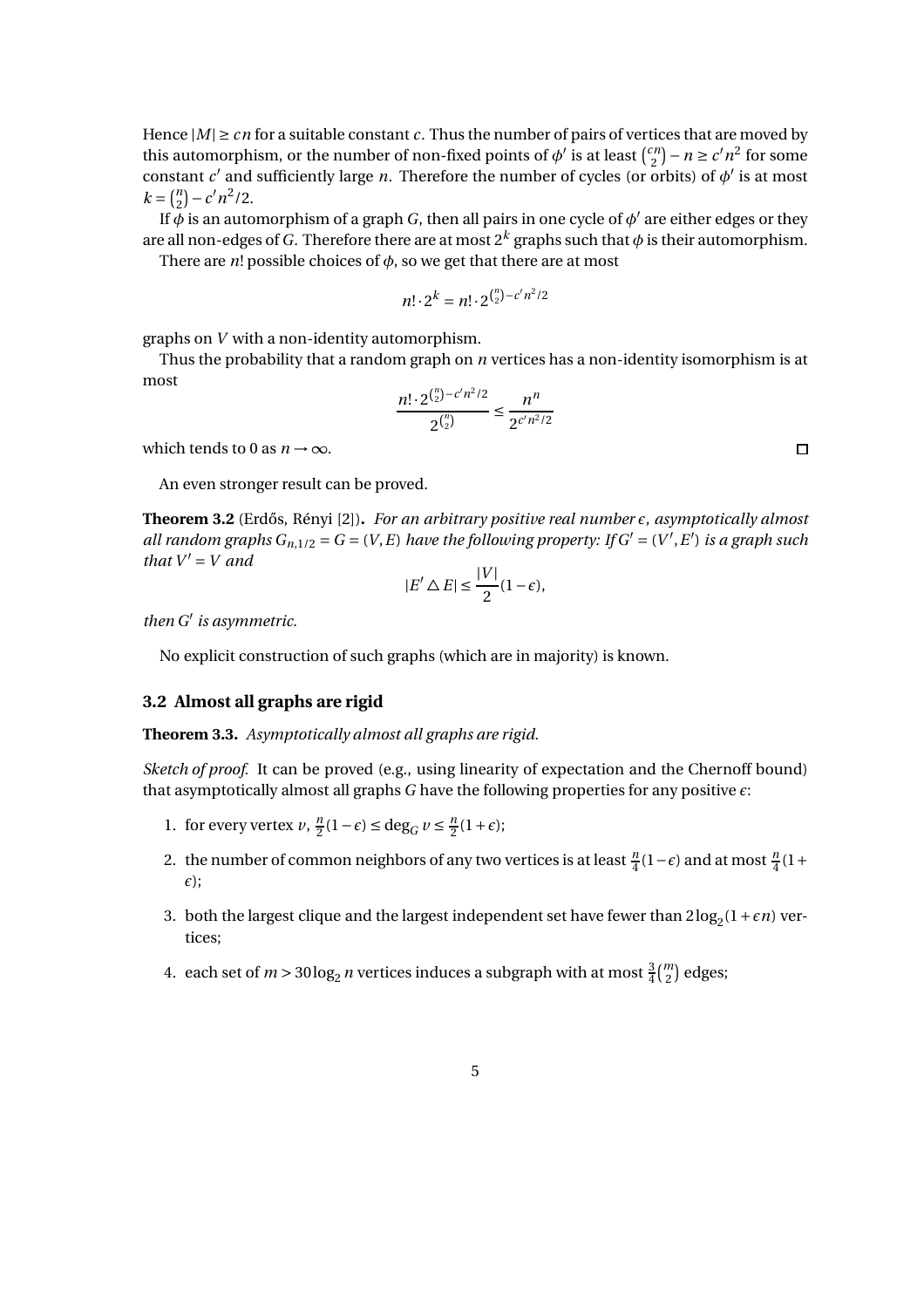5. there is a set of  $m > 60 \ln n$  disjoint pairs of vertices  $a_i b_i$ ,  $i = 1, 2, \ldots, m$ , such that for some 3  $\frac{3}{4}\binom{m}{2}$  pairs at least one of { $a_i, a_j$ }, { $a_i, b_j$ }, { $b_i, a_j$ }, { $b_i, b_j$ } is an edge.

If *G* and *H* are graphs on *n* vertices satisfying conditions 1–5, then every homomorphism  $f: G \to H$  is injective. Therefore any graph satisfying conditions 1–5 is a core; so asymptotically almost all graphs are cores.

 $\Box$ 

A graph that is both asymmetric and a core is rigid.

#### **3.3 Ulam's problem**

How many mutually incomparable graphs can we find on a given set *X*? We are looking for a set  $\mathscr G$  of graphs such that  $G \to G'$  for any two graphs  $G, G' \in \mathscr G$ .

For finite *X*, the probabilistic analysis sketched in the previous lecture together with Sperner's theorem gives the answer

$$
\frac{\left(\begin{array}{c} {n \choose 2} \\ \frac{1}{2}{2 \choose 2} \end{array}\right) (1-\epsilon)}{n!}
$$

Now, however, we are interested in infinite *X*. (This is the only place where we consider infinite graphs but it is an interesting niche.)

The class of all cardinal numbers will be denoted by Card. Wherever we use *κ*, it will be a cardinal number. The letter  $\omega$  is used to denote the cardinality of the set of all non-negative integers (or the set of all non-negative integers itself). The cofinality of a cardinal  $\kappa$  is the least cardinal  $\alpha$  such that there exists a mapping  $f : \alpha \to \kappa$  satisfying the condition that for every  $\lambda \in \kappa$ there exists  $\beta \in \alpha$  with  $f(\beta) \ge \lambda$ . We write cf( $\kappa$ ) =  $\alpha$ .

**Theorem 3.4** ([10]). *For any*  $\kappa \geq 1$  *there exists a rigid digraph*  $G = (X, R)$  *with*  $|X| = \kappa$ *.* 

*Proof.* If  $\kappa$  is finite, let *G* be the oriented path of length  $\kappa - 1$ . If  $\kappa = \omega$ , let  $R = \{(x, x + 1): x \in$  $ω$ }∪{(0,5)}. Then ( $ω$ , *R*) is a rigid graph.

Let  $\kappa > \omega$ . The vertex set *X* will be described gradually as we describe the whole graph. First, take  $\kappa \times \{0,1\} \cup \{a,b,c,a',b',c'\}$ . When convenient, we will use  $\alpha$  to denote  $(\alpha,0)$  and  $\alpha'$  to denote  $(\alpha, 1)$ .

We start with edges  $(0, a)$ ,  $(a, b)$ ,  $(b, c)$ ,  $(c, 0)$ ,  $(a, c)$ ,  $(0', a')$ ,  $(a', b')$ ,  $(b', c')$ ,  $(c', 0')$ ,  $(b', 0')$ . Add edges  $(\alpha, \beta)$  and  $(\alpha', \beta')$  for all  $\alpha < \beta < \kappa$  and  $(\alpha', \alpha)$  for all  $\alpha < \kappa$ .

For every  $\beta < \kappa$  such that cf( $\beta$ ) =  $\omega$ , fix some countable increasing sequence of cardinals { $\beta_0, \beta_1, \ldots$ } so that  $\lim \beta_n = \sup \{\beta_n : n < \omega\} = \beta$ . Add an oriented path of length  $n+2$  joining  $β'$  and  $β_n$  for every  $n < ω$  and for every  $β$  with countable cofinality (all these paths are vertexdisjoint).

The graph has *κ* vertices because we start with  $2\kappa + 6 = \kappa$  vertices and add  $\kappa \times \omega = \kappa$  vertices.

Let  $f: G \rightarrow G$  be a homomorphism. A complete graph on  $\kappa$  vertices must map to a complete graph again, so  $\kappa \times \{0\}$  maps either to  $\kappa \times \{0\}$  or to  $\kappa \times \{1\}$ . An oriented cycle must map to an oriented cycle, therefore 0 maps either to 0 or to 0'. The edges  $(0, b)$  and  $(a', c')$  enforce that  $f(0) = 0$  and  $f(0') = 0'$ . As *f* is a homomorphism, we have  $\alpha \le \beta \Rightarrow f(\alpha) \le f(\beta)$ .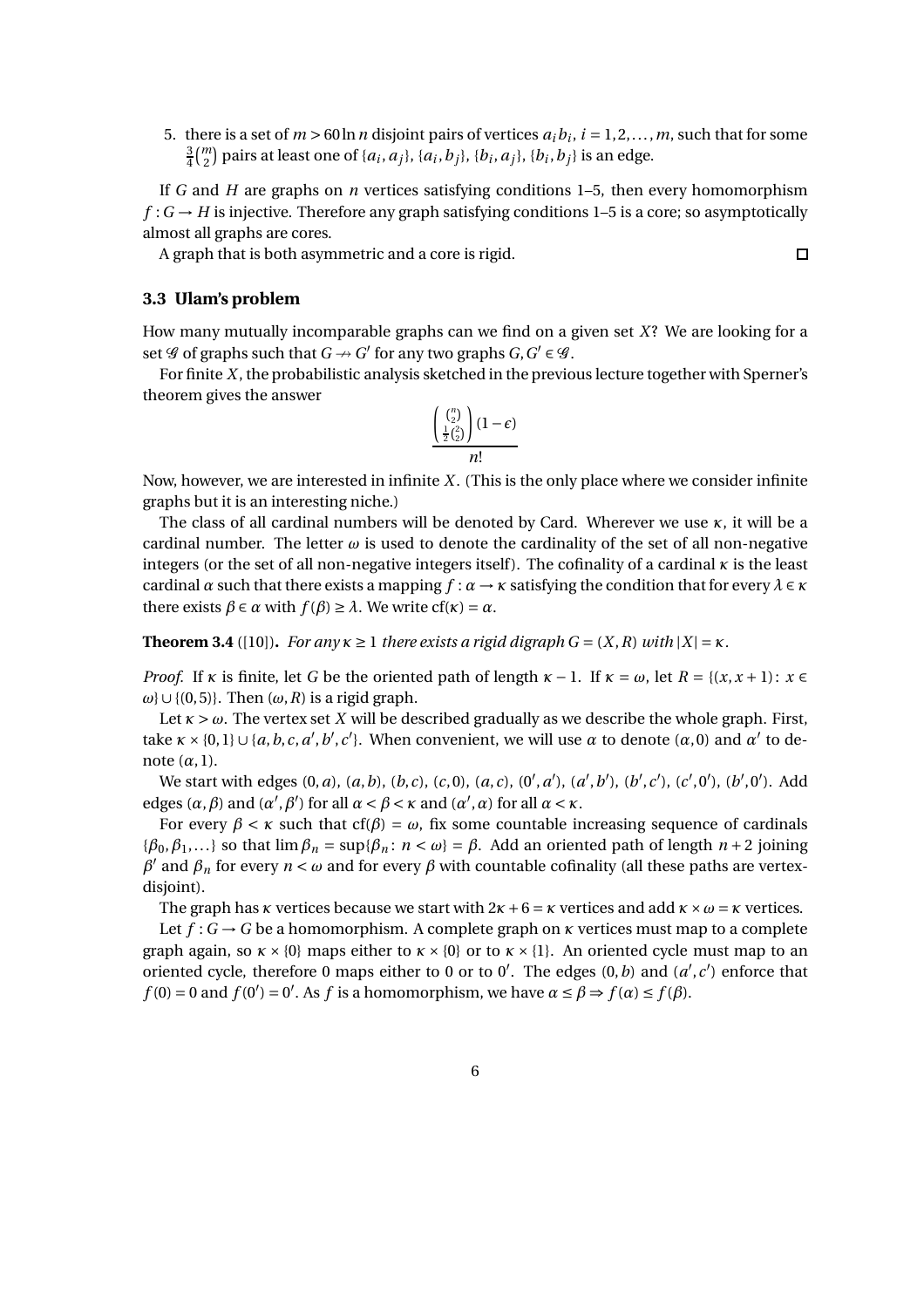

Figure 1: A rigid graph on an arbitrarily large set

If there was *β* such that  $f(\beta) < \beta$ , then, since *f* is a homomorphism,  $\beta > f(\beta) > f(f(\beta)) > ...$ would be an infinite decreasing sequence of cardinals. Such a sequence does not exist and therefore  $f(\beta) \ge \beta$ .

Suppose there is  $\beta$  such that  $f(\beta) > \beta$ . Let  $\beta^0 = \beta$ ,  $\beta^{n+1} = f(\beta^n)$ . We have an increasing sequence  $β^0 < β^1 < β^2 < ...$ . Let  $β = \lim β^n = \sup{β^n : n < ω}$ . We have a fixed sequence  ${β_n}$ with lim  $\beta_n=\beta.$  The sequences  $\{\beta^n\}$  and  $\{\beta_n\}$  interlace (meaning that for any  $\beta_n$  there is  $\beta^k>\beta_n$ and vice versa). The definition of  $\beta^n$  implies that the sequences { $\beta^n$ } and { $f(\beta_n)$ } interlace as well and therefore  $\lim f(\beta_n) = \beta$ .

The existence of oriented paths from  $\beta'$  to  $\beta_n$  implies that  $f(\beta_n) = \beta_n$ . Since the sequences *{β<sup>n</sup>}* and *{β<sub>n</sub>}* interlace, there have to be *k* and *n* such that  $β^k ≤ β_n < β^{k+1}$ ; that is a contradiction since  $\beta^k \le \beta_n$  but  $f(\beta_n) = \beta_n < \beta^{k+1} = f(\beta^k)$ .

We have shown that *f* is the identity mapping and therefore *G* is rigid.

 $\Box$ 

**Theorem 3.5.** *For any cardinal*  $\kappa$ *, there exists a rigid (undirected) graph*  $G = (V, E)$  *with*  $|V| = \kappa$ *.* 

*Proof.* We use the *arrow construction*. Schematically, it is indicated in Fig. 2. Formally, if *G* is a directed graph and  $(I, a, b)$  is an undirected graph with two fixed (distinct) vertices, we define

$$
V(G * (I, a, b)) = V(G) \cup ((V(I) \setminus \{a, b\}) \times E(G))
$$

and

$$
E(G * (I, a, b)) = \bigcup_{e \in E(G)} \Biggl\{ \biggl\{ \{x, e\}, (y, e) \} : \{x, y\} \in E(I), \{x, y\} \cap \{a, b\} = \emptyset \Biggr\}
$$

$$
\cup \Biggl\{ \{u, (x, e) \} : e = (u, v), \{a, x\} \in E(I) \Biggr\}
$$

$$
\cup \Biggl\{ \{v, (x, e) \} : e = (u, v), \{b, x\} \in E(I) \Biggr\}.
$$

Using a suitable rigid indicator  $(I, a, b)$  can force that homomorphisms  $G \rightarrow H$  are in one-toone correspondence with homomorphisms  $G*(I, a, b) \to H*(I, a, b)$ . Let *G* be the rigid digraph from Theorem 3.4. Then  $G * (I, a, b)$  is rigid. П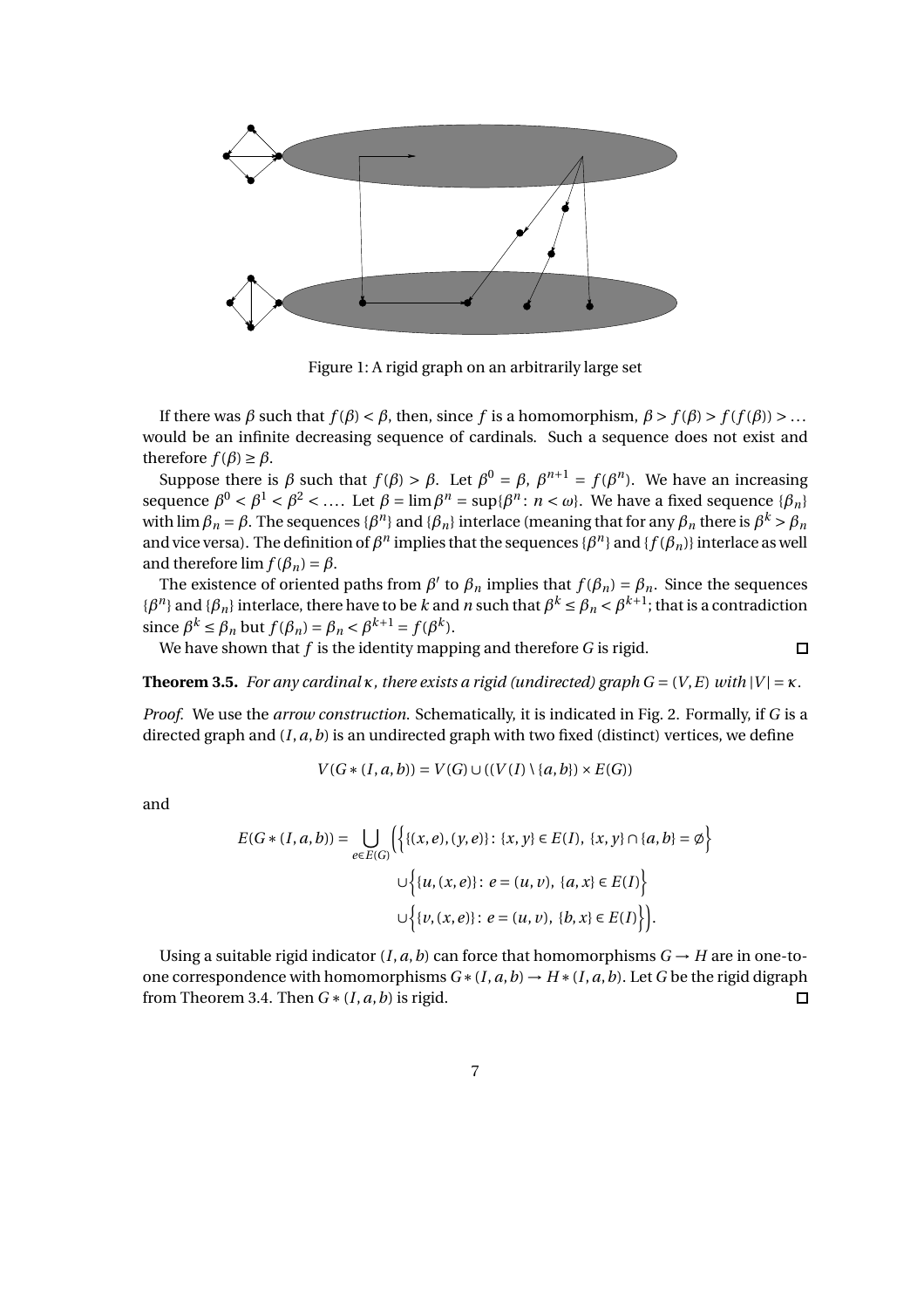

Figure 2: The arrow construction

**Theorem 3.6.** *For any cardinal κ, there exists a family of* 2 *<sup>κ</sup> mutually incomparable directed graphs.*

*Proof.* Take all orientations of a rigid undirected graph with *κ* edges, which exists by Theorem 3.5.  $\Box$ 

**Theorem 3.7.** *For any cardinal κ, there exists a family of* 2 *<sup>κ</sup> mutually incomparable undirected graphs.*

*Proof.* Use the arrow construction once again on a family of  $2<sup>k</sup>$  mutually incomparable directed graphs.  $\Box$ 

*Remark.* It is undecidable in set theory, whether there exists a class of graphs  $\mathcal{G} = \{G_\alpha : \alpha \in \text{Card}\}$ such that  $|V(G_\alpha)| = \alpha$  and  $G_\alpha \rightarrow G_\beta$  for any  $\alpha \neq \beta$ .

# **4 No-homomorphism lemma**

For a graph *G*, let  $\omega(G)$  denote its clique number (the size of its largest complete subgraph), let  $\alpha(G)$  denote its independence number (the size of its largest independent set of vertices), and let  $\chi(G)$  denote its chromatic number (see also next section).

If  $G \to H$ , then obviously  $\chi(G) \leq \chi(H)$  and  $\omega(G) \leq \omega(H)$ . It is not true, however, that  $G \to H$  implies that  $\alpha(G) \leq \alpha(H)$  or that  $\alpha(G) \geq \alpha(H)$ . The following theorem shows an interesting relation between the sizes maximal independent sets and the sizes of the vertex sets of homomorphically comparable graphs.

We say that a graph *H* is *vertex-transitive*, if for any two of its vertices x and  $\gamma$  there is an automorphism *f* of *G* such that  $f(x) = y$ .

**Theorem 4.1** (no-homomorphism lemma)**.** *If G is an arbitrary graph and H is a vertex-transitive graph and if*  $G \rightarrow H$ *, then* 

$$
\frac{\alpha(G)}{|V(G)|} \ge \frac{\alpha(H)}{|V(H)|}.
$$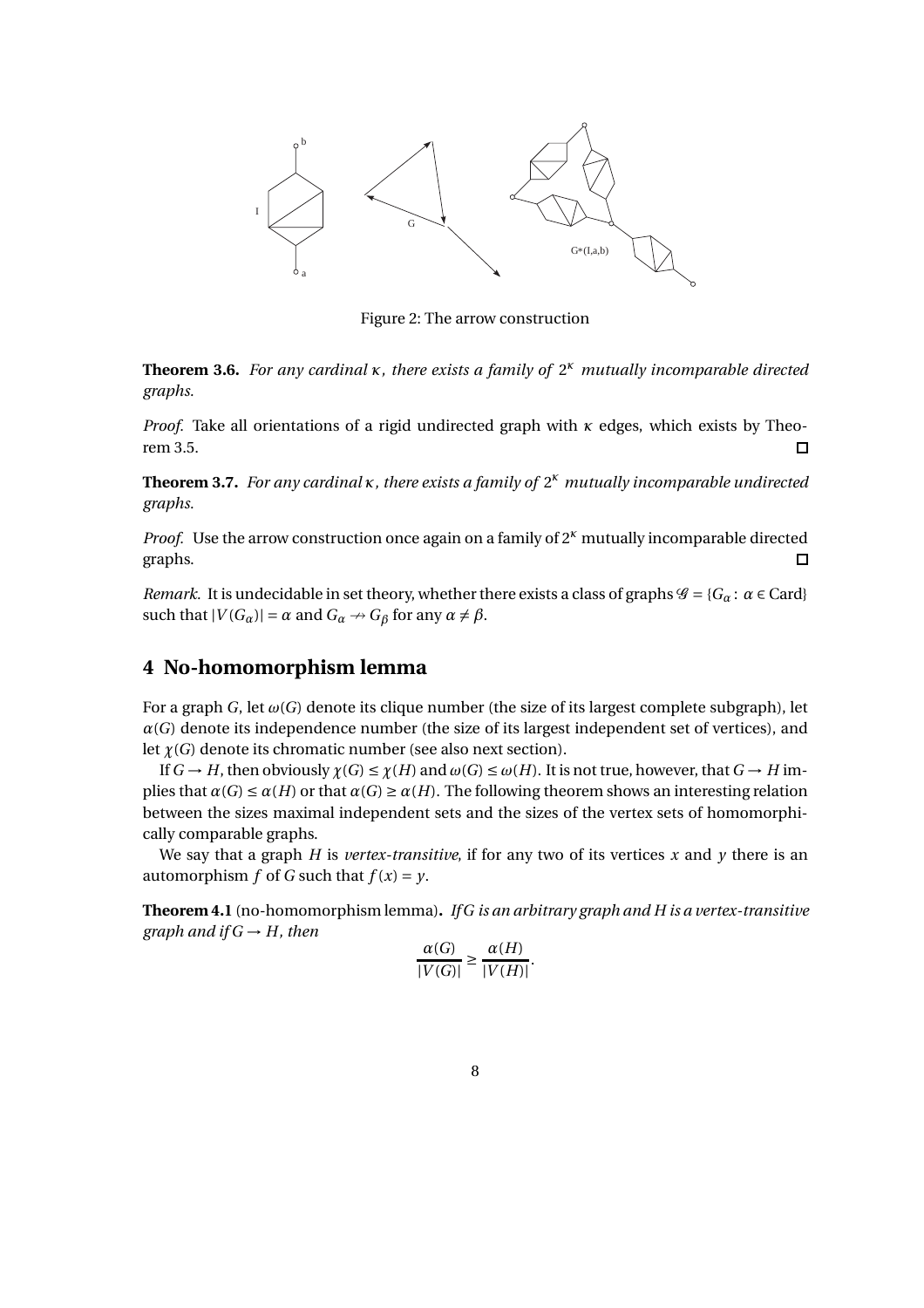*Proof.* Let

$$
\mathcal{A} = \{A \colon A \subseteq V(H) \text{ independent, } |A| = \alpha(H)\},
$$

let  $m_x = |\{A \in \mathcal{A} : x \in A\}|$ . Since *H* is vertex-transitive, for any two vertices *x* and *y* of *H* we have  $m_x = m_y = m$ .

Consider the number of pairs  $(v, A)$  such that  $v$  is a vertex of  $H$  and  $v \in A \in \mathcal{A}$ . Obviously,

$$
|V(H)| \cdot m = |\{(v, A): v \in A \in \mathcal{A}\}| = |\mathcal{A}| \cdot \alpha(H). \tag{*}
$$

Let  $f: G \to H$  be a homomorphism. Then we have

$$
\left|\begin{array}{rcl}\left|f^{-1}[A]\right| & \leq & \alpha(G), \\
\sum_{A \in \mathscr{A}} \left|f^{-1}[A]\right| & \leq & \alpha(G) \cdot |\mathscr{A}|.\n\end{array}\right.
$$

On the other hand, we have

$$
\sum_{A \in \mathscr{A}} |f^{-1}[A]| = \sum_{A \in \mathscr{A}} \sum_{v \in A} |f^{-1}(v)| = m \cdot |V(G)|.
$$

Combining this and (∗) we get

$$
\frac{\alpha(H)}{|V(H)|} = \frac{m}{|\mathscr{A}|} \le \frac{\alpha(G)}{|V(G)|}.
$$

*Remark.* The above proof implies that if  $f : G \rightarrow H$ , *H* is vertex-transitive and

$$
\frac{\alpha(G)}{|V(G)|} = \frac{\alpha(H)}{|V(H)|},
$$

then

 $|f^{-1}[A]| = \alpha(G)$ 

for any  $A \in \mathcal{A}$ .

The no-homomorphism lemma is so-called because it is usually used to show that if *H* is vertex-transitive and the inequality of the independence ratios is not true then  $G \rightarrow H$ .

Finally, we present two interesting applications of the no-homomorphism lemma.

**Corollary 4.2.** *The cycle*  $C_{2k+1}$  *is homomorphic to*  $C_{2k'+1}$  *if and only if*  $k' \leq k$ *.* 

*Proof.* The non-existence of a homomorphism is a consequence of the no-homomorphism lemma and the fact that, if  $k' > k$ ,

$$
\frac{\alpha(C_{2k+1})}{|V(C_{2k+1})|} = \frac{k}{2k+1} < \frac{k'}{2k'+1} = \frac{\alpha(C_{2k'+1})}{|V(C_{2k'+1})|}.
$$

The existence is left as an exercise.

 $\Box$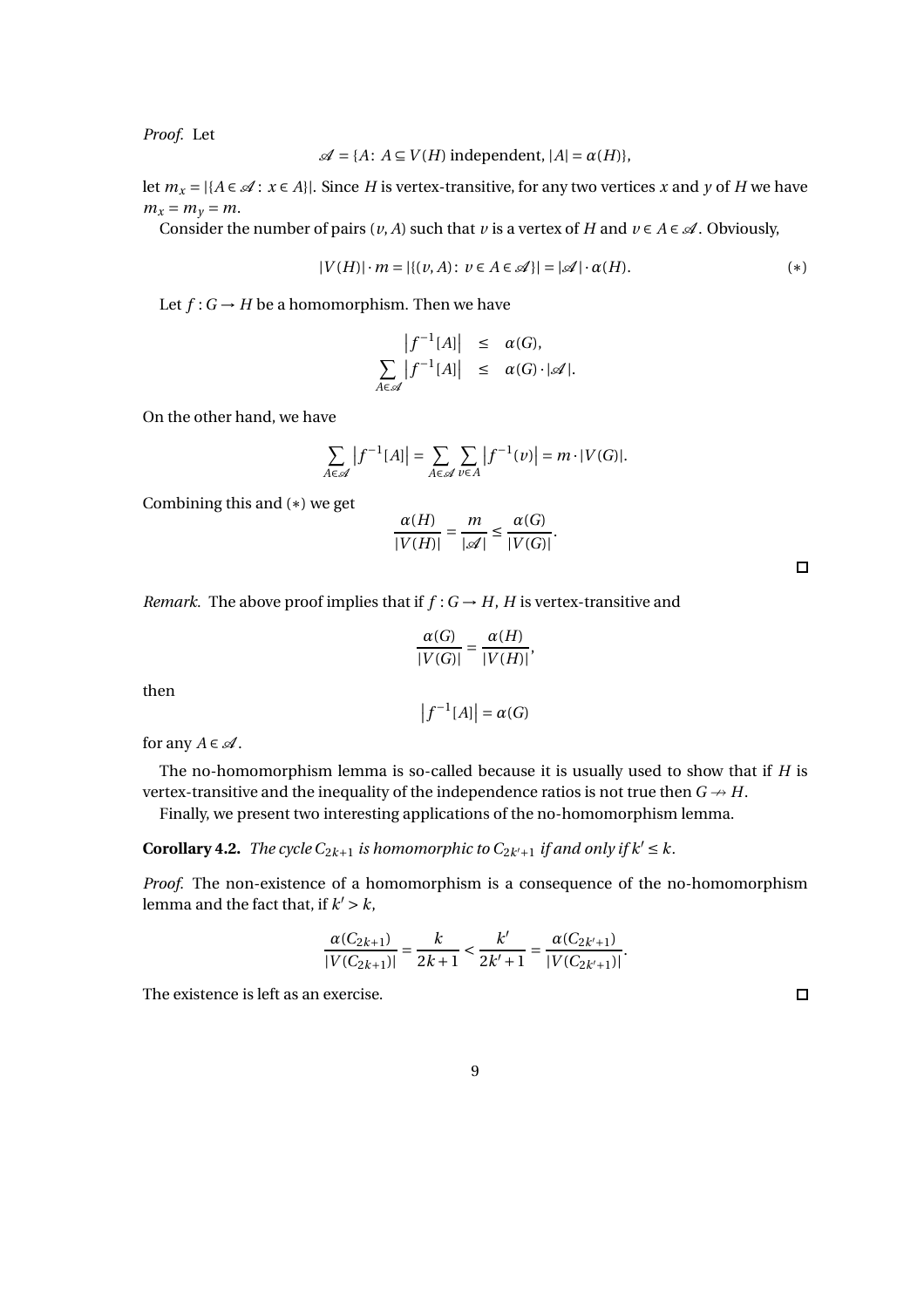For a positive integer *k* and  $1 \le d \le k/2$ , the *circulant clique*  $K_{k/d}$  is be the graph whose vertex set is  $\{0,1,\ldots,k-1\}$  and  $\{i,j\}$  is an edge if and only if  $d ≤ |i-j| ≤ k-d$ . It is easy to show that  $\alpha(K_{k/d}) = d$ .

The *Kneser graph* is the graph  $K\binom{k}{d}$  $\binom{k}{d}$  = (*V*, *E*), where

$$
V = \begin{pmatrix} \{0, 1, \dots, k-1\} \\ d \end{pmatrix}
$$

and

$$
E = \{ \{A, B\} \colon A, B \in V, A \cap B = \emptyset \}.
$$

Let  $f: K_{k/d} \to K\binom{k}{d}$  $_{d}^{k}$ ) with  $f(i) = \{i, i+1, ..., i+d-1\}$ . It is easy to check that the Kneser graph is vertex-transitive and that *f* is a homomorphism. Using the no-homomorphism lemma, we get

$$
\frac{\alpha\left(K\binom{k}{d}\right)}{\binom{k}{d}} = \frac{\alpha\left(K\binom{k}{d}\right)}{\left|V\left(K\binom{k}{d}\right)\right|} \le \frac{\alpha\left(K_{k/d}\right)}{\left|V\left(K_{k/d}\right)\right|} = \frac{d}{k}.
$$

Realizing that an independent set in the Kneser graph is an intersecting family of *d*-element subsets of a *k*-element set, we obtain the famous Erdős-Ko-Rado theorem:

$$
\alpha\left(K{k \choose d}\right) \leq {k \choose d} \cdot \frac{d}{k} = {k-1 \choose d-1}.
$$

# **5 Graph coloring and chromatic numbers**

## **5.1 The chromatic number**

A *k-coloring* of a graph*G* is a partition of the vertex set into *k* disjoint sets satisfying the following property: whenever *e* is an edge of *G*, for every  $1 \le i \le k$  it is true that  $|e \cap V_i| \le 1$ . Equivalently, a *k*-coloring may be regarded as a mapping  $c: V \rightarrow \{1, 2, ..., k\}$  such that  $c(x) \neq c(y)$  whenever  $e = \{x, y\}$  is an edge of *G*; equivalently we can say that neighboring vertices are assigned different colors.

The *chromatic number* of a graph *G* is defined as

$$
\chi(G) = \min\{k : G \text{ has a } k\text{-coloring}\}.
$$

**Example 5.1.** The chromatic number of the complete graph  $K_n = ([n], \binom{[n]}{2})$  $\binom{n}{2}$ ) is obviously  $\chi(K_n) =$ *n* and the minimal coloring is the partition of the vertex set [*n*] into *n* one-point sets.

**Example 5.2.** Another example, less trivial than the previous one, is  $C_5$ —the cycle of length 5. Its chromatic number is three. However, we have to prove two separate claims: firstly, that the chromatic number is at most three, i.e., that there is a 3-coloring of the graph *C*5; and secondly, that the chromatic number is greater than two. In general, there is no known way to prove both these claims at the same time.

In the particular case of  $C_5$  we are lucky. It can be proved that for a 2-colorable connected graph, there is always a unique coloring. So both claims are easy to see.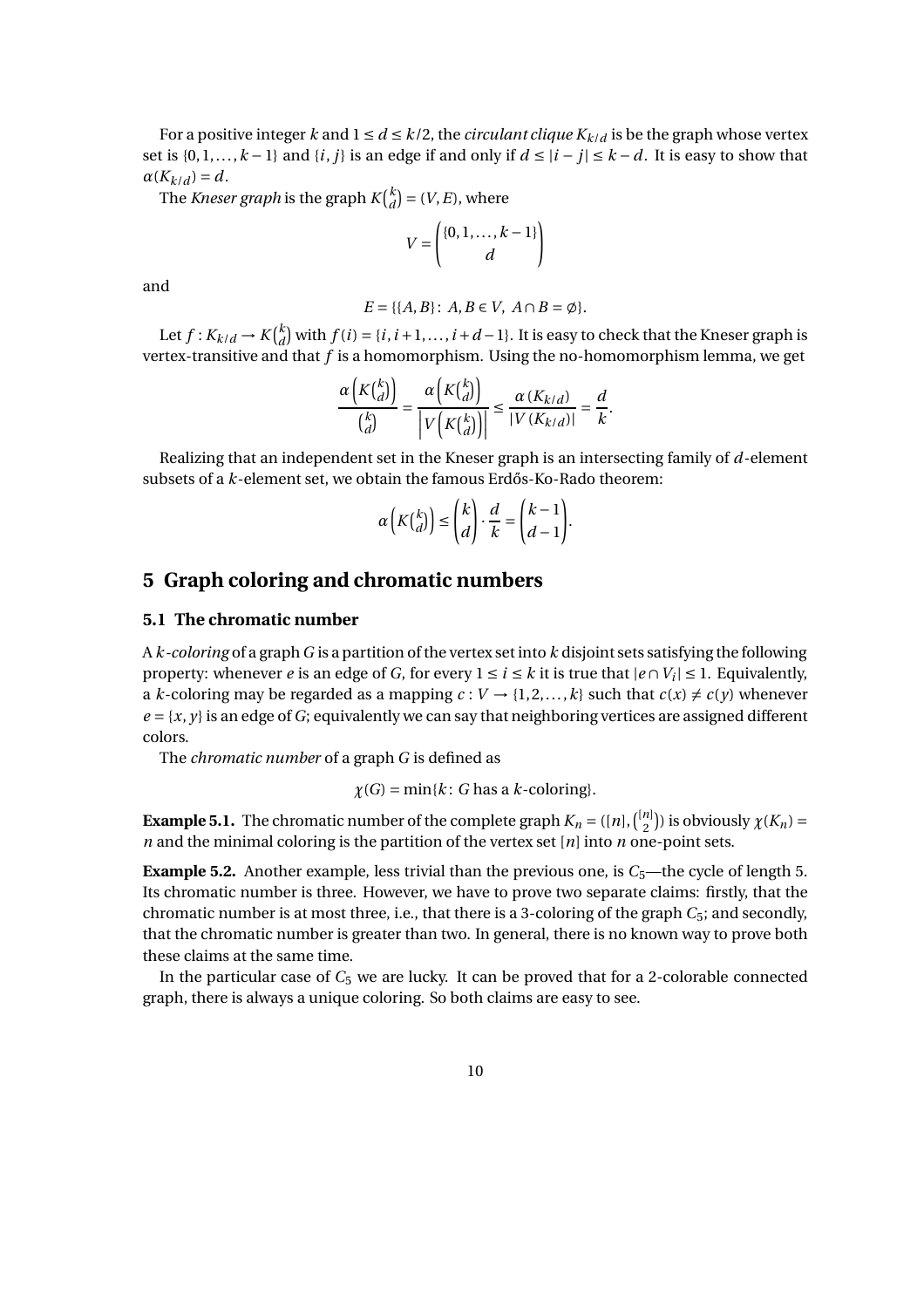Having seen the two examples, one could easily become optimistic about the complexity of determining the chromatic number of graphs. That would not be wise. Notice that the task of determining whether for an input graph *G*, the chromatic number  $\gamma(G) \leq 3$ , is an NP-complete task. There are good bounds for certain classes of graphs (every planar graph can be colored by four colors). In many cases, however, it is not easy even to provide a good estimate for the chromatic number.

There is a simple algorithm for coloring a graph. First order the vertices of the graph. Then assign each vertex the least color that has not been used for any of its neighbors.

This algorithm implies that for any graph *G*, its chromatic number  $\chi(G) \leq \Delta(G) + 1$ , where  $\Delta(G) = \max\{\deg_G(x): x \in V(G)\}\$ is the maximum degree of the graph *G*. In fact, the famous Brooks' theorem states that  $\chi(G) \leq \Delta(G)$  unless the graph *G* (or any of its components) is a complete graph or an odd cycle.

Johansen and Kim proved using the probabilistic method that, if *G* does not contain triangles as subgraphs,  $\chi(G) = O(d/\log d)$ .

## **5.2 A scale of chromatic numbers**

The notion of the circular chromatic number is very useful when solving various channel assignment problems. A  $(k, d)$ *-coloring* of a graph  $G = (V, E)$  is any mapping  $c: V \rightarrow \{0, 1, \ldots, k-1\}$ satisfying the condition that if  $\{x, y\} \in E$  is an edge, then  $d \leq |c(x) - c(y)| \leq k - d$ . The *circular chromatic number* of a graph *G* is defined as

$$
\chi_{\rm c}(G) = \inf \{k/d: G \text{ has a } (k, d)\text{-coloring}\}.
$$

We already know that a  $k$ -coloring of a graph G is the same as a homomorphism of G to  $K_k$ . It is easy to observe that a (*k*,*d*)-coloring of a graph *G* is the same as a homomorphism of *G* to  $K_{k/d}$ . Therefore

$$
\chi_{\rm c}(G) = \inf\{k/d : G \to G_{k/d}\}.
$$

Notice that  $\chi_c(K_{k/d}) = k/d$ .

**Theorem 5.1.** For positive integers  $k \geq d$  and  $k' \geq d'$ , the graph  $K_{k/d}$  is homomorphic to  $K_{k'/d'}$  if *and only if*  $k/d \leq k'/d'$ .

*Proof.* If  $K_{k/d}$  is homomorphic to  $K_{k'/d'}$ , then  $k/d \leq k'/d'$  by the no-homomorphism lemma.

Observe that  $K_{k/d}$  is hom-equivalent to  $K_{ck/cd}$ . To see this, notice that  $f: x \mapsto cx$  is a homomorphism  $K_{k/d} \rightarrow K_{ck/cd}$  and  $g: y \mapsto \lfloor y/c \rfloor$  is a homomorphism  $K_{ck/cd} \rightarrow K_{k/d}$ .

If  $kd' \leq k'd$ , then  $K_{kk'/k'd}$  is a (spanning) subgraph of  $K_{kk'/k'd'}$ , so we have

$$
K_{k/d} \sim K_{kk'/k'd} \to K_{kk'/kd'} \sim K_{k'/d'}.
$$

 $\Box$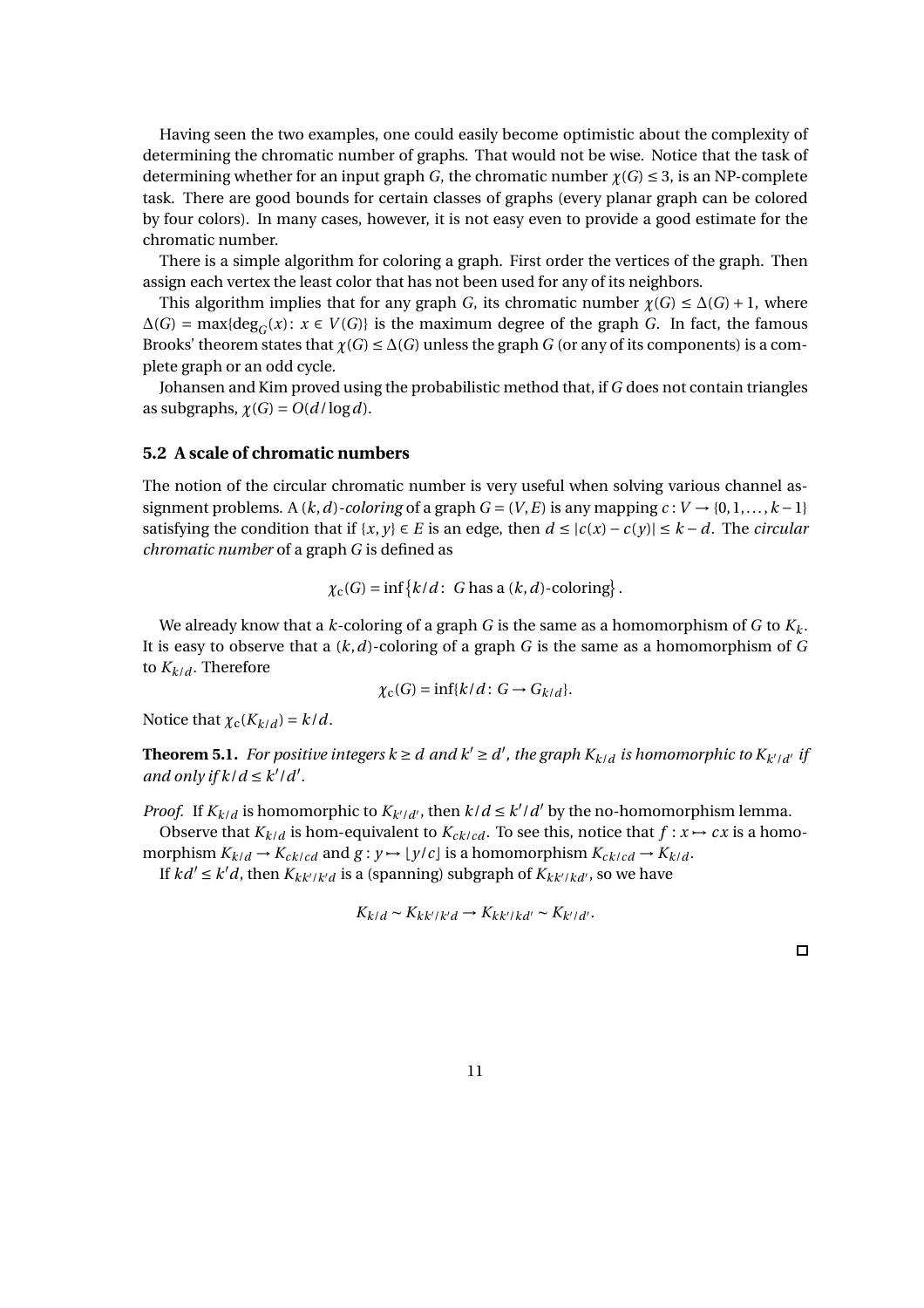Theorem 5.1 and the fact that  $K_{k/1} \cong K_k$  imply that the relation between the chromatic number of a graph and its circular chromatic number is very tight:  $\chi(G) - 1 \leq \chi_c(G) \leq \chi(G)$ . We shall prove that the circular chromatic number of a graph is always rational and that it is the minimum of the above set.

For  $k \geq 2d$ , the graph  $K_{k/d}$  is a core if and only if  $k$  and  $d$  are relatively prime. Thus we get a natural isomorphism of the posets ({*q* ∈ Q: *q* ≥ 2}, ≤) and ({ $K_{k/d}$ :  $k \ge 2d \land (k, d) = 1$ }, ≤) where for any two graphs *A* and *B* we have defined  $A \leq B$  if and only if  $A \rightarrow B$ .

We present another generalization (due to X. Zhu). Let  $C_r$  be the graph whose vertices are intervals of length at least 1/*r* on the unit-length circle. Two vertices are connected by an edge if and only if the intervals do not intersect. The following theorem can be proved.

**Theorem 5.2.** *For a graph G we have*

$$
\chi_{\mathbf{c}}(G) = \inf\{r: G \to C_r\}.
$$

Another way to ascertain the circular chromatic number of a graph is the following. For a circuit *C* in the graph *G*, given an orientation of the circuit, let *C* <sup>+</sup> be the set of edges of *C* that are in positive direction (relative to the orientation of the circuit) and *C* <sup>−</sup> the set of edges of *C* that are in negative direction.

**Theorem 5.3.** *For a graph G we have*

$$
\chi_{\rm c}(G) = \min_{\vec{G}} \max_{C} \left( \frac{|C^+|}{|C^-|} + 1 \right),\,
$$

*where the minimum is taken over all orientations G of G and the maximum is taken over all* <sup>~</sup> *circuits C with a given orientation in*  $\vec{G}$ .

There is an interesting connection to the (ordinary) chromatic number. Let  $I_r$  be the graph whose vertices are segments of the interval [0,1] of length at least  $1/r$ . Two segments—vertices of the graph—are joined by an edge if and only if they are disjoint. Then we get

$$
\chi(G) = \inf\{r: G \to I_r\}
$$

since *I<sup>r</sup>* is a perfect graph.

Let us now turn our attention to yet another chromatic number: the fractional chromatic number. It can be computed by means of linear programming and gives a lower bound on the (ordinary) chromatic number of a graph. Unfortunately, the linear program has exponentially many variables and does not provide an efficient algorithm for computing the fractional chromatic number. Indeed, the fractional chromatic number of a graph is NP-hard to compute.

We introduce the notion of multi-coloring—colors will now be sets of positive integers. A *ktuple n-coloring* of a graph  $G = (V, E)$  is a mapping  $m: V \rightarrow \binom{[n]}{k}$  $\binom{n}{k}$  such that whenever *v* and *v*<sup>'</sup> are connected by an edge,  $m(v) \cap m(v') = \emptyset$ . The *fractional chromatic number* of a graph *G* is defined as

 $\chi_f(G) = \inf \{ n/k : G \text{ has a } k\text{-tuple } n\text{-coloring} \}.$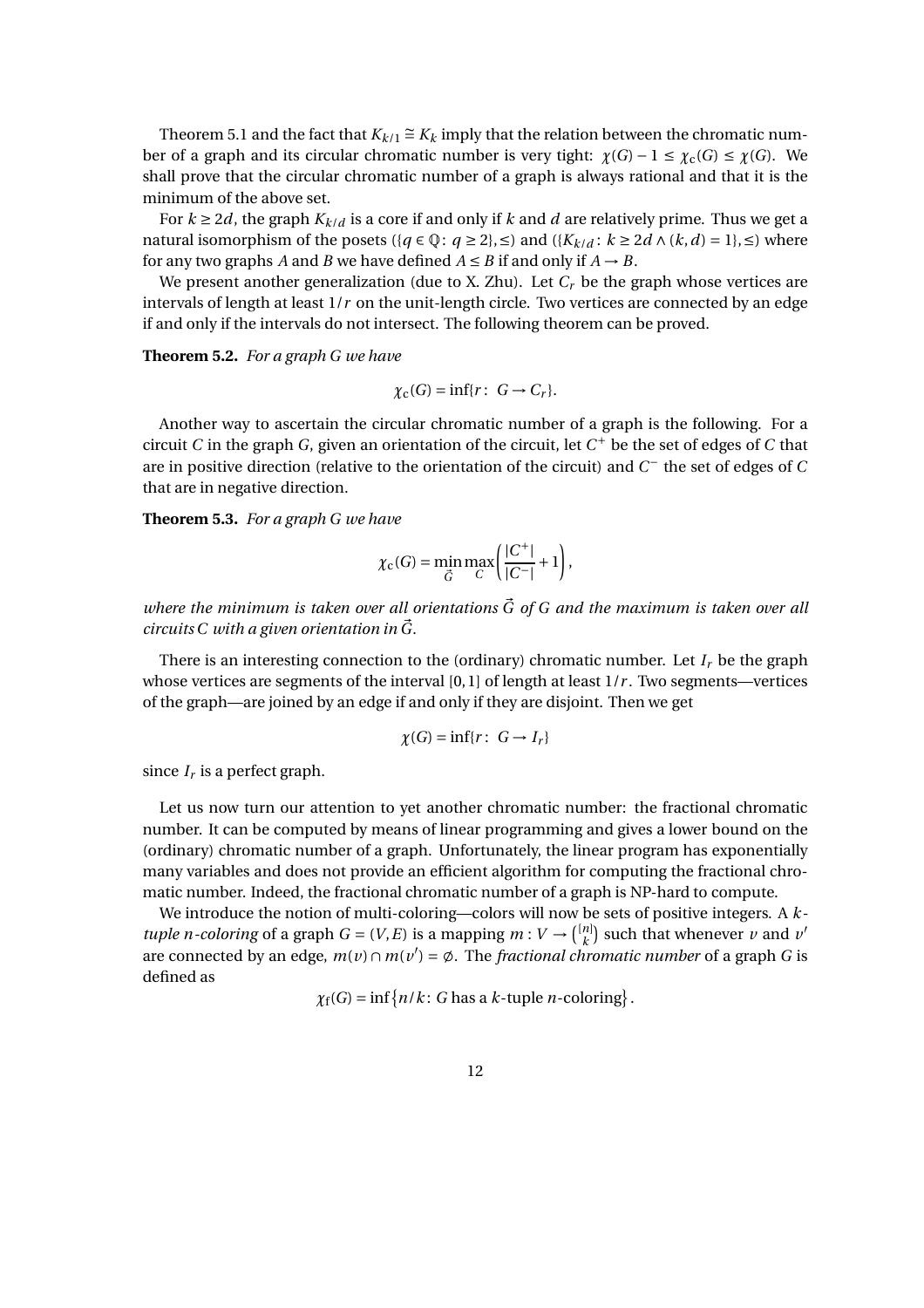For any graph *G*, it is true that

$$
\chi_f(G) \leq \chi_c(G) \leq \chi(G).
$$

Not surprisingly, a *d*-tuple *k*-coloring of a graph *G* is just a homomorphism of *G* to the Kneser  $\operatorname{graph} K\binom{k}{d}$  $\binom{k}{d}$ .

**Theorem 5.4.** *For a graph G we have*

$$
\chi_{\rm f}(G) = \inf \left\{ k/d : G \to K{k \choose d} \right\}.
$$

The *measure graph*  $M_r$  *is the graph whose vertices are subsets of the interval [0, 1] of Lebesgue* measure at least  $1/r$ . Two vertices are connected if and only if they are disjoint sets.

**Theorem 5.5.** *If G is a graph, then*

$$
\chi_f(G) = \inf\{r: G \to M_r\}.
$$

#### **5.3 Chromatic number and girth**

Is the chromatic number bounded for graphs without short cycles? The answer is no. It is a very famous result due to Erdős [1] who, using the probabilistic method, showed that for arbitrary positive integers *k* and *g* there exists a graph *Gk*,*<sup>g</sup>* with girth at least *g* and chromatic number at least *k*.

Let us take a look at the so-called *shift graphs*. Given a positive integer  $n$ , the shift graph  $S_n$ is the graph with the vertex set  $V(S_n) = \binom{[n]}{2}$  $\binom{n}{2}$  (the vertices of the shift graph can be regarded as the edges of the complete graph on *n* vertices). Two vertices  $\{i, j\}$  and  $\{k, l\}$  of the shift graph are connected by an edge if  $i < j = k < l$ .

It is easy to see that shift graphs contain no triangles and that they contain 4-cycles as their subgraphs (if  $n \ge 4$ ). We will prove in the next lecture that  $\chi(S_n) = \lceil \log n \rceil$ , so the chromatic number of the shift graphs is unbounded.

We can generalize the shift graphs in this way:  $S_{n,l}$  has  $\binom{[n]}{l}$  $\binom{n}{l}$  as its vertex set. Two vertices *v* and *v'* are joined by an edge if  $v = \{i, j_1, j_2, ..., j_{l-1}\}, v' = \{j_1, j_2, ..., j_{l-1}, k\}$  and  $i < j_1 < j_2 < ... <$ *jl*−<sup>1</sup> < *k*. It can be shown that

$$
\chi(S_{n,l}) \sim \underbrace{\log \log \dots \log}_{l \text{ times}} n,
$$

so the chromatic number is again unbounded and *Sn*,*<sup>l</sup>* does not contain odd cycles of length less than 2*n*.

## **5.4 Shift graphs**

We shall define the shift graphs in a more general way now. Let  $G = (V, E)$  be a simple directed graph, i.e.,  $E \subseteq V^2$  and  $G$  has no loops or multiple edges. The *shift graph* of the graph  $G$  will be the (directed) graph  $\partial G = (E, E(\partial G))$ , where  $E(\partial G) = \{((x, y), (y, z)): (x, y), (y, z) \in E\}$ .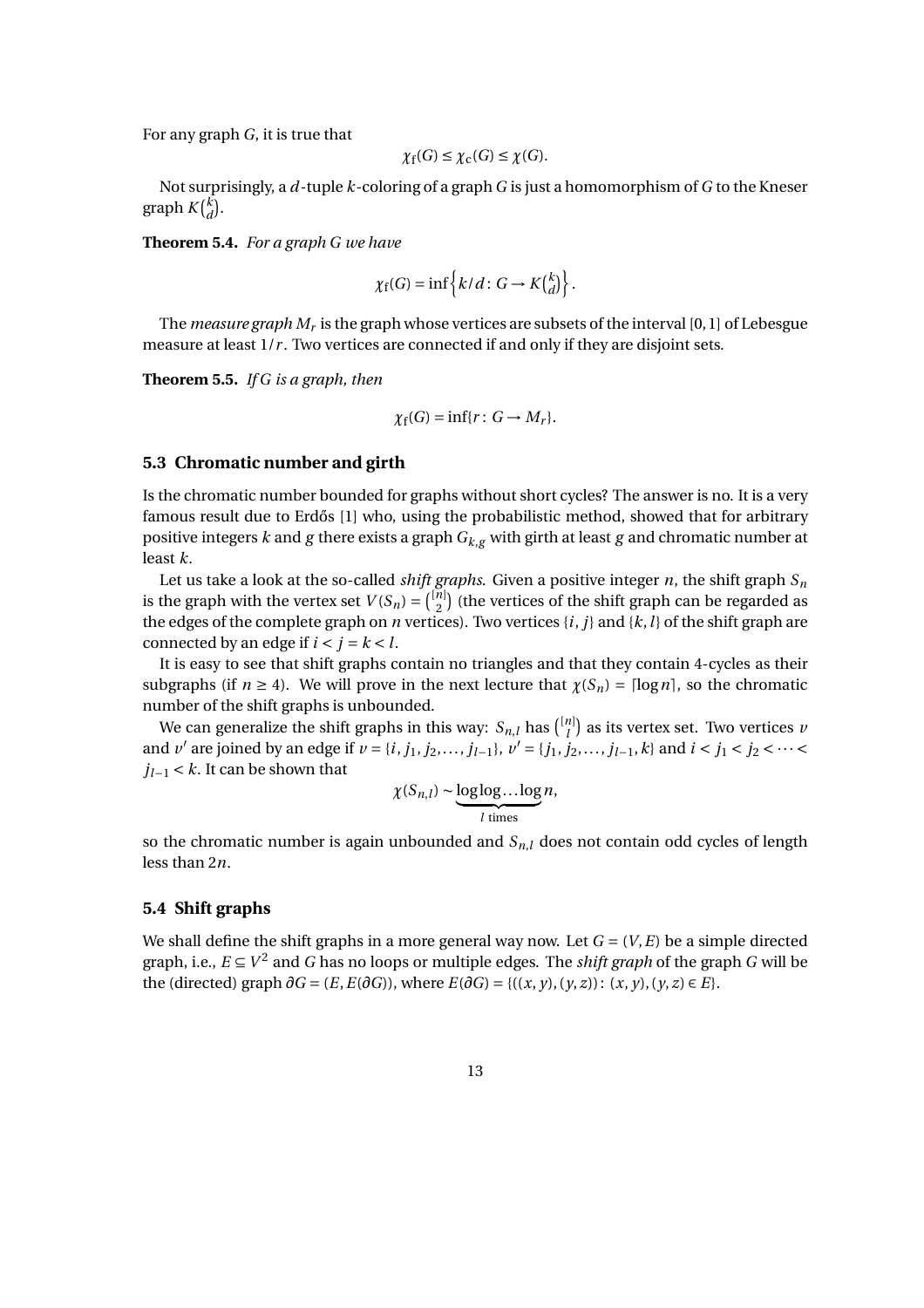Note that the shift graph of the transitive tournament  $T_n$  on *n* vertices is an orientation of the shift graph  $S_n$  introduced in the first lecture.

The chromatic number of a directed graph is defined in the same way as for undirected graphs. A  $k$ -coloring of a graph  $G$  has the property that two distinct vertices  $x$  and  $y$  of the graph *G* get different colors whenever  $(x, y)$  is an edge or  $(y, x)$  is an edge.

**Theorem 5.6.** *For an arbitrary simple directed graph G, it is true that*

$$
\log \chi(G) \leq \chi(\partial G) \leq \min \left\{ k \colon \chi(G) \leq {k \choose \lfloor k/2 \rfloor} \right\}.
$$

*Both the lower and the upper bound are the best possible.*

*Proof.* First let us prove the lower bound. It suffices to show that if ∂*G* is *t*-colorable, then *G* is 2 *t* -colorable.

Let *V*( $\partial G$ ) = *E*(*G*) = *E*<sub>1</sub> ∪ *E*<sub>2</sub> ∪ ··· ∪ *E*<sub>t</sub> be a *t*-coloring of the graph  $\partial G$ . In the graph (*V*, *E*<sub>*i*</sub>), every vertex is either a source or a sink (otherwise there would be a monochromatic edge in the graph  $\partial G$ ). So there is a homomorphism  $f_i$  of the graph  $(V, E_i)$  to  $P_1$ , the directed path of length one. The mapping  $f: V(G) \to \{0,1\}^t$  such that  $f(v) = (f_1(v), f_2(v),..., f_t(v))$  is a 2<sup>*t*</sup>-coloring of the graph *G*.

The lower bound is the best possible: suppose that  $n = 2^t$  and consider  $G = T_n$  (G is the transitive tournament with the vertex set  $V(G) = \{0, 1, \ldots, n-1\}$  whose edges are pairs  $(k, l)$  such that  $k < l$ ). Define a *t*-coloring of  $\partial G$  so that  $V(\partial G) = E(G) = E_1 \cup \cdots \cup E_t$  with

 $E_i = \{(k, l): k < l \text{ and } i \text{ is the first binary digit where } k \text{ and } l \text{ differ}\}.$ 

Thus  $\chi(\partial G) \leq t = \log n = \log \chi(G)$ .

*Remark.* As the shift graph *Sn*,3 is an orientation of *∂∂Tn*, *Sn*,4 is an orientation of *∂∂∂Tn*, etc. we obtain the claim from the first lecture that

$$
\chi(S_{n,l}) \sim \underbrace{\log \log \dots \log}_{l \text{ times}} n.
$$

The proof of the upper bound is more difficult and at the same time more interesting. We need to introduce a number of new ideas related to partial orders.

For a partially ordered set  $P = (X, \leq)$ , the symbol  $\mathscr{A}(P)$  will denote the set of all antichains (independent sets) in *P*.

*Remark.* Determining the number of antichains in a partially ordered set is an unsolved problem known as Dedekind's problem.

We define a partial order  $\leq$  on the set  $\mathcal{A}(P)$  so that

$$
A \leq B
$$
 if and only if  $(\forall a \in A)(\exists b \in B)$   $a \leq b$ .

Let  $G = (V, E)$  be a digraph and  $P = (X, \leq)$  a partially ordered set. A mapping  $f: V \to X$  is an *A-map* if  $f(x) \nleq f(y)$  whenever  $(x, y)$  is an edge of *G*. The fact that there exists an A-map of *G* to *P* will be denoted by  $G \stackrel{A}{\longrightarrow} P$ .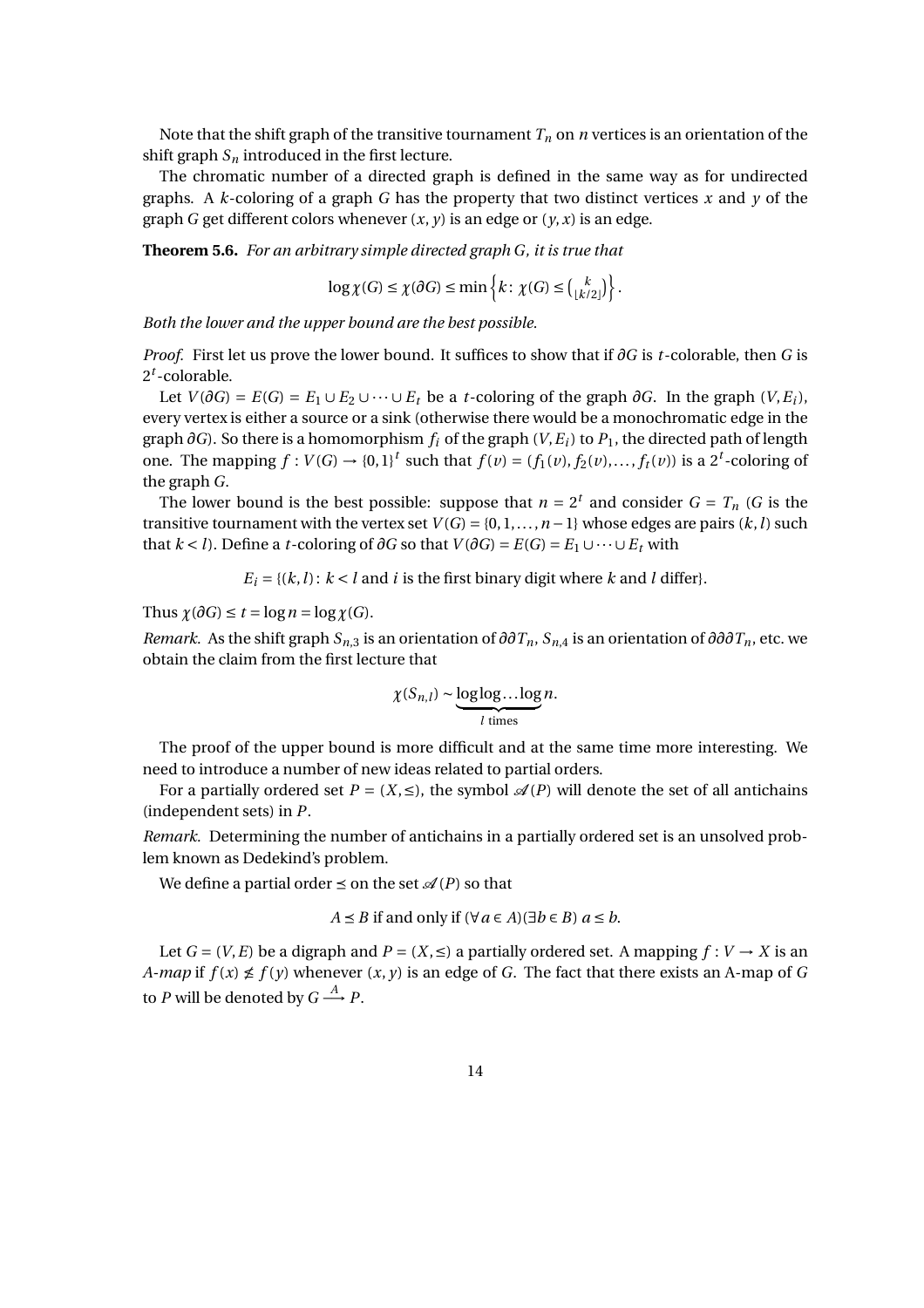Let  $D_k$  denote the poset  $D_k = (\{1, 2, ..., k\}, \{(x, x): 1 \le x \le k\})$ , the *k*-element antichain. Notice that there exists an A-map of  $G$  to  $D_k$  if and only if  $G$  is  $k$ -colorable.

To finish the proof of the upper bound, we will make use of the following theorem.

**Theorem 5.7.** Let G be a simple digraph and P a partially ordered set. Then G  $\stackrel{A}{\longrightarrow}$  A(P) if and *only if*  $\partial G \stackrel{A}{\longrightarrow} P$ .

Now we finish the proof of the upper bound. We know that  $\chi(\partial G)\leq k$  if and only if  $\partial G\stackrel{A}{\longrightarrow} D_k$ if and only if  $G\stackrel{A}{\longrightarrow} \mathscr{A}(D_k).$  However,  $\mathscr{A}(D_k)$  is isomorphic to the poset  $(2^{[k]},{\subseteq}).$  According to Sperner's theorem, there is an independent system of  $t = \binom{k}{k}$  $\binom{k}{\lfloor k/2 \rfloor}$  subsets of  $2^{\lceil k \rceil}$ . So if we can find a *t*-coloring of the graph *G*, we can also find an A-map  $f: V(G) \rightarrow 2^{[k]}$  to satisfy the condition that  $f(x) \not\subseteq f(y)$  for every edge  $(x, y)$  of the graph *G*. Therefore if *G* is *t*-colorable, then  $\partial G$  is *k*-colorable.

To show that the upper bound is tight, consider a graph  $G = (V, E)$  such that  $(x, y) \in E$  if and only if  $(y, x) \in E$ . Then ∂*G* is *k*-colorable if and only if there is a mapping  $f : V(G) \to 2^{[k]}$  such that *f*(*x*) ∥ *f*(*y*) whenever  $(x, y)$  is an edge of *G*. Sperner's theorem implies that if  $\partial G$  is *k*-colorable, then *G* is *t*-colorable for  $t = \begin{pmatrix} k \\ k \end{pmatrix}$  $\binom{k}{\lfloor k/2 \rfloor}$ .  $\Box$ 

*Proof (of Theorem 5.7).* First, let  $f: G \stackrel{A}{\longrightarrow} \mathscr{A}(P)$ . If  $e = (x, y) \in E(G) = V(\partial G)$ , then  $f(x) \not\le f(y)$ , so there exists an element  $u \in f(x)$  such that  $u \le v$  for no  $v \in f(y)$ . Set  $F(e) = u$  (if there are more such elements, pick any of them). The mapping  $F: V(\partial G) \to X$  is an A-map, because if  $((x, y), (y, z))$  is an edge of  $\partial G$ , then  $F(y, z) \in f(y)$  and therefore  $F(x, y) \nleq F(y, z)$ .

Conversely, let  $F: \partial G \stackrel{A}{\longrightarrow} P$ . For  $x \in V(G)$  define  $S_x = \{(x, y): (x, y) \in E(G)\}$ . Define the mapping  $f: V(G) \to \mathcal{A}(P)$  so that  $f(x)$  is the set of maximal elements of  $F[S_x]$ .

Let  $(x, y)$  be an edge of the graph *G*. There exists an element *u* of  $f(x)$  such that  $F(x, y) \leq u$ . If there was an element  $v = F(y, z) \in f(y)$  such that  $u \le v$ , then  $F(x, y) \le u \le v = F(y, z)$ , but since  $((x, y), (y, z))$  is an edge of  $\partial G$ , that would contradict the fact that *F* is an A-map. Therefore  $f(x) \nleq f(y)$  and *f* is an A-map.  $\Box$ 

# **5.5 Coloring order density**

Let  $\mathscr C$  be the set of all non-isomorphic finite cores. Then the binary relation  $\leq$ , defined by  $G \leq H$ if and only if  $G \rightarrow H$ , is a partial order on  $\mathcal{C}$ . We write  $G \lt H$  if  $G \rightarrow H$  and  $H \nrightarrow G$ .

**Theorem 5.8** (Welzl [16]). *If G*<sub>1</sub> *and G*<sub>2</sub> *are two core graphs such that*  $G_1 < G_2$ *, then there exists a graph G such that*  $G_1 < G < G_2$  *unless*  $(G_1, G_2) \in \{K_0, K_1, K_1, K_2\}$ .

*Proof.* If  $(G_1, G_2) = (K_0, K_2)$ , let  $G = K_1$ . Otherwise  $G_2$  is not bipartite and so it contains an odd cycle. Let *H* be a graph with odd girth greater than the odd girth of  $G_2$  with

$$
\chi(H) > |V(G_1)|^{|V(G_2)|}
$$

.

We know such a graph exists—we may take a suitable shift graph *Sn*,*<sup>k</sup>* described earlier.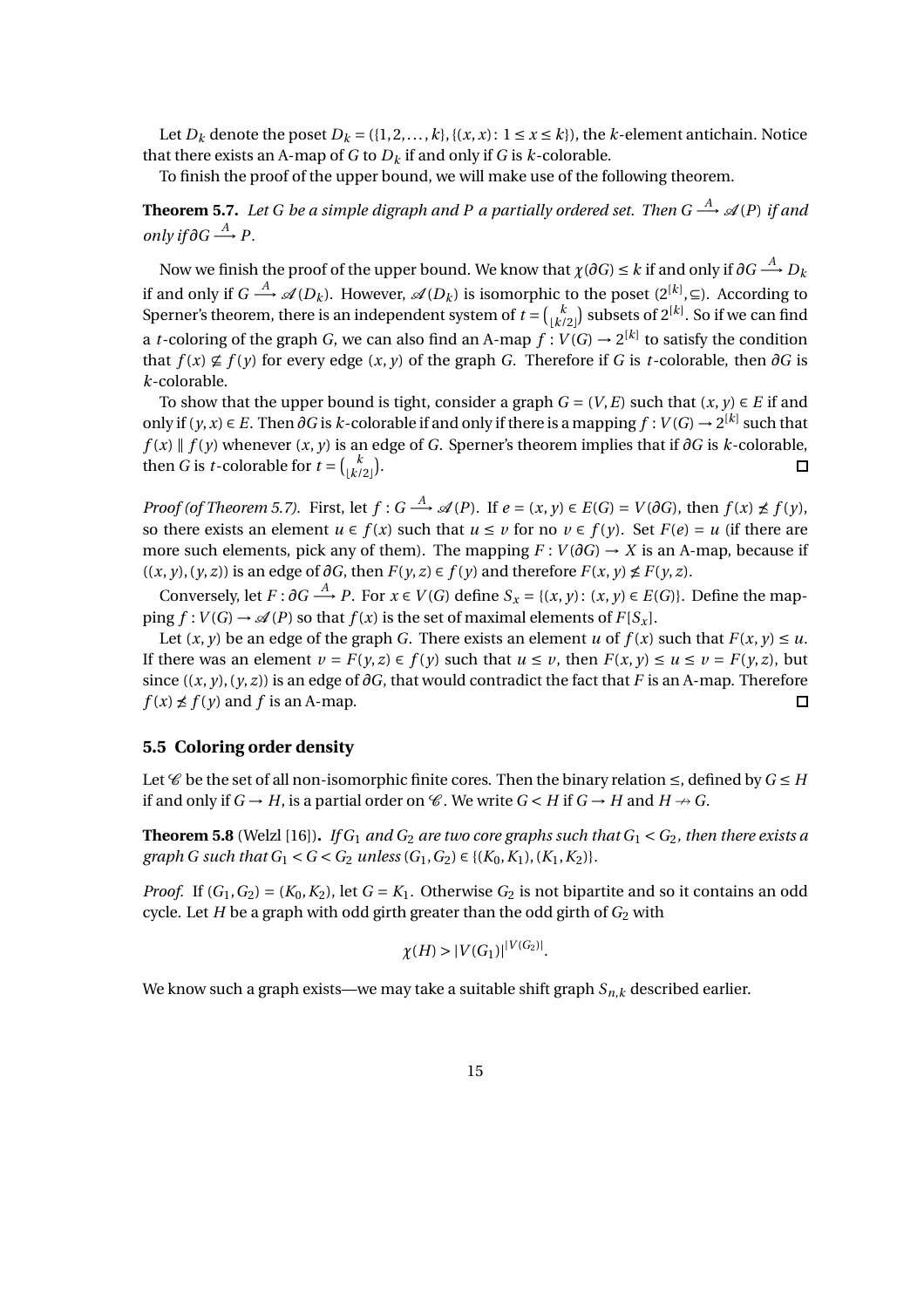Let  $G = G_1 \cup (G_2 \times H)$ . Obviously  $G_1 \rightarrow G$  and  $G \rightarrow G_2$ . We have to show that  $G_2 \rightarrow G$  and  $G \nrightarrow G_1$ .

We can assume that  $G_2$  is connected. We know that  $G_2 \rightarrow G_1$ . The product  $G_2 \times H$  is not bipartite because otherwise  $G_2$  or *H* would have to be bipartite. Let  $p: G_2 \times H \to H$  be the projection. If *C* is an odd cycle in  $G_2 \times H$ , then its image  $p[C]$  in *H* contains an odd cycle that is at most as long as *C*. Therefore the odd girth of  $G_2 \times H$  is greater or equal to the odd girth of *H* and that is greater than the odd girth of  $G_2$ . This implies that  $G_2 \rightarrow G_2 \times H$  and so  $G_2 \rightarrow G$ .

Suppose that there is a homomorphism  $f: G_2 \times H \to G_1$ . To each vertex *x* of the graph *H*, assign the mapping  $f_x$ :  $V(G_2) \rightarrow V(G_1)$  such that  $f_x(u) = f(u, x)$ . Consider the mappings  $f_x$ as colors assigned to the vertices of the graph *H*. There are  $k = |V(G_1)|^{|V(G_2)|}$  possible mappings of  $V(G_2)$  to  $V(G_1)$ , but  $\chi(H) > k$ , so there must be an edge  $\{x, y\}$  of *H* with  $f_x = f_y$ . If  $\{u, v\} \in E(G_2)$ , then  $\{(u, x), (v, y)\} \in E(G_2 \times H)$  and so  $\{f(u, x), f(v, y)\} \in E(G_1)$  because f is a homomorphism. However,  $f(u, x) = f_x(u)$  and  $f(v, y) = f_y(v) = f_x(v)$ , so  $\{f_x(u), f_x(v)\}\in E(G_1)$ and  $f_x$  is a homomorphism of  $G_2$  to  $G_1$ , contradicting the assumption that  $G_2 \rightarrow G_1$ . Therefore  $G_2 \times H \rightarrow G_1$  and  $G \rightarrow G_1$  either. □

## **5.6 The classes**  $\mathscr{C}_k$

We shall now show how each *k*-colorable graph is an induced subgraph of a power of a single graph.

We define the *join*  $G + G'$  of two graphs  $G = (V, E)$  and  $G' = (V', E')$  (supposing that  $V \cap V' = \emptyset$ ) in the following way:

$$
V(G+G') = V \cup V'
$$
  
 
$$
E(G+G') = E \cup E' \cup \{ \{v, v' \}: v \in V \land v' \in V' \}
$$

Let  $\mathscr C$  be a set of graphs. The symbol  $SP(\mathscr C)$  will denote the class of all induced subgraphs of (finite) products of some elements of  $\mathscr C$ . If the set  $\mathscr C$  consists of a single graph, we will use  $SP(G)$ instead of  $SP({G})$ . The symbol  $P_3$  denotes the path of length three.

**Theorem 5.9.** *Let*  $k \ge 2$ *, let*  $\mathcal{C}_k$  *be the class of all k-colorable graphs. Let*  $A_k = P_3 + K_{k-2}$ *. Then*  $\mathcal{C}_k = SP(A_k)$ .

*Proof.* First we prove that if a graph *G* is *k*-colorable, it is an element of  $SP(A_k)$ . Let  $F = \{f : f : f : f\}$  $G \rightarrow A_k$  be the set of all homomorphisms of *G* to  $A_k$ . The set *F* is nonempty, as *G* is *k*-colorable and therefore admits a homomorphism to  $K_k$ , which is a subgraph of  $A_k$ .

Let  $H = (A_k)^{|F|}$ . We will use the elements of *F* as indices for the vertices of *H*; each vertex *x* of *H* will thus be an |*F*|-tuple  $(x_{f_1}, x_{f_2},..., x_{f_{|F|}})$ , where  $f_1, f_2,..., f_{|F|}$  are all the elements of *F*. Two vertices  $x, y \in V(H)$  are connected with an edge if and only if for each  $f \in F$  the vertices  $x_f$ and  $y_f$  form an edge in the graph  $A_k$ .

Now we define a mapping  $\phi$  :  $G \rightarrow H$  and show that it is an embedding of *G* to *H*. For  $v \in V(G)$ and  $f \in F$  let  $\phi(v)_f = f(v)$ .

Let  $x, y \in V(G)$ ,  $x \neq y$ . If  $\{x, y\} \in E(G)$ , then for any  $f \in F$  it is true that  $\{f(x), f(y)\} \in E(A_k)$ because *f* is a homomorphism. Therefore  $\{\phi(x), \phi(y)\} \in E(H)$ .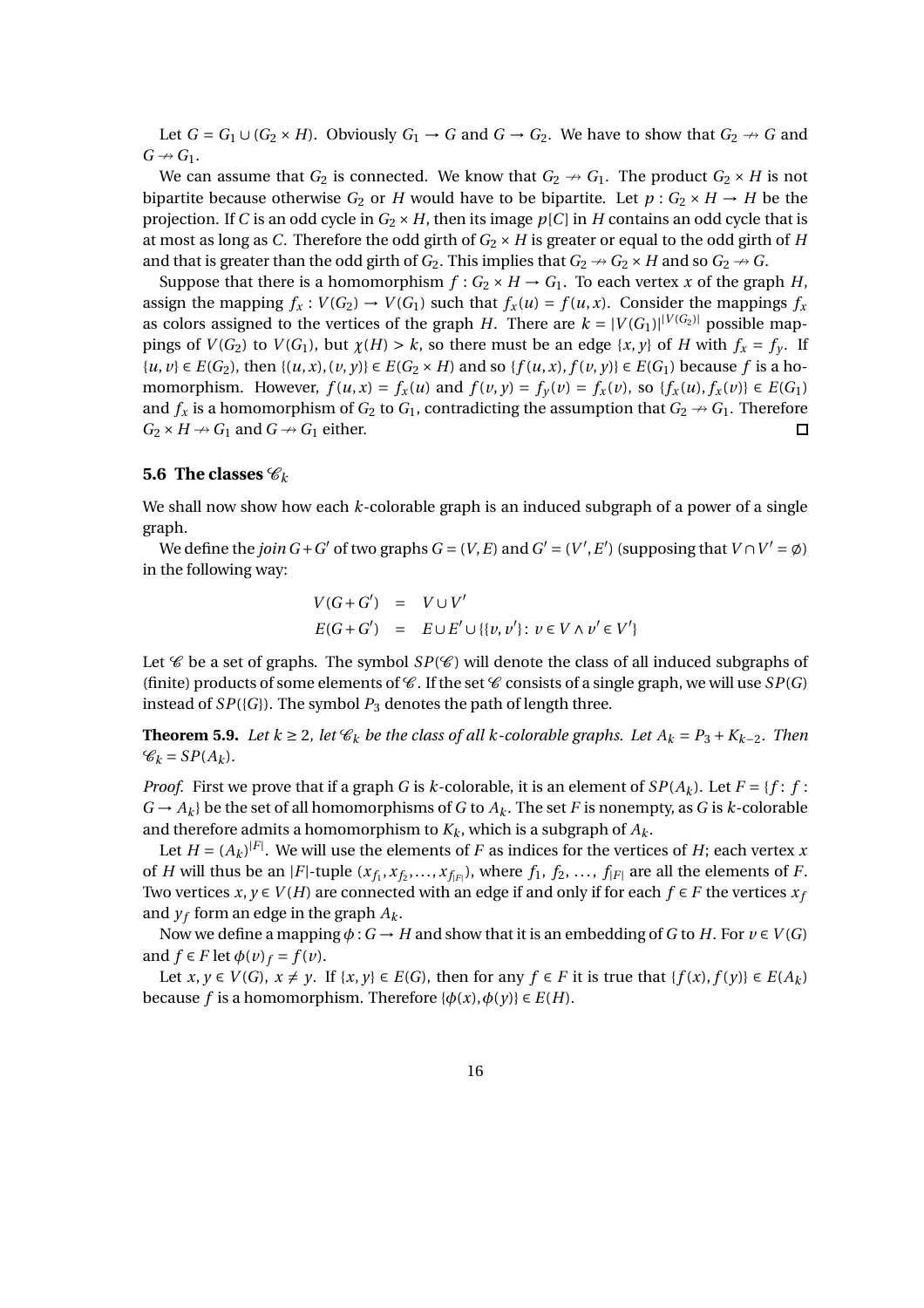If, on the other hand,  $\{x, y\} \notin E(G)$ , find a *k*-coloring *c* of *G*. The mapping *c* is a homomorphism of *G* to  $K_k$ , which is a subgraph of  $A_k$ . Consider a homomorphism  $f: G \to A_k$  such that  $f(z) = c(z)$  for  $z \notin \{x, y\}$ , and  $f(x)$  and  $f(y)$  are two distinct nonadjacent vertices on the path  $P_3$ in the graph  $A_k$ . Then we have  $\phi(x)_f \neq \phi(y)_f$  and  $\phi(x)_f \neq \phi(y)_f$ 

We have shown that  $\phi$  is an embedding of *G* to *H*, so  $\mathcal{C}_k \subseteq SP(A_k)$ . It is an easy exercise to show that  $SP(A_k) \subseteq \mathcal{C}_k$ —just notice that 1.  $A_k$  is  $k$ -colorable, 2. the product of  $k$ -colorable graphs is *k*-colorable, and 3. any subgraph of a *k*-colorable graph is *k*-colorable.  $\Box$ 

*Remark.* We can generalize the notion of *k*-coloring to *H*-coloring, where *H* is a graph. An *H*coloring of a graph *G* is simply a homomorphism of *G* to *H* and we ask the question whether  $G \rightarrow H$ . Let  $\mathcal{C}_H$  be the class of all graphs that admit a homomorphism to *H*. For every graph *H* there exists a finite set of graphs  $\mathscr A$  such that  $\mathscr C_H = \mathscr{S}P(\mathscr A)$ . The proof is left for the reader as homework.

It is rather surprising that the complementary class  $\bar{\mathscr{C}}_k$  of all graphs that are not  $k$ -colorable can be generated easily as well.

We need to define a graph operation to be used in the following theorem. Given two graphs *G* and *G* ′ with disjoint vertex sets, and given two vertices *x* and *y* of the graph *G* and two vertices  $x'$  and  $y'$  of the graph  $G'$  such that  $\{x, y\} \in E(G)$  and  $\{x', y'\} \in E(G')$ , we define the *H-join* (Hajós join) of the two graphs to be the graph created from the union of *G* and *G* ′ by identifying *x* with  $x'$ , deleting the edges  $\{x, y\}$  and  $\{x', y'\}$  and adding the edge  $\{y, y'\}$ ; so it is the graph  $(V, E)$ , where

$$
V = (V(G) \cup V(G')) \setminus \{x'\},
$$
  
\n
$$
E = (E(G) \cup E(G') \cup \{\{x, z'\} : \{x', z'\} \in E(G')\} \cup \{\{y, y'\}\}) \setminus \{\{x', z'\} : \{x', z'\} \in E(G')\} \cup \{\{x, y\}, \{x', y'\}\}.
$$

**Theorem 5.10** (Hajós [4]). *Every graph G*  $\in$   $\bar{\mathscr{C}}_k$  *can be generated from the complete graph*  $K_{k+1}$ *by a finite (possibly empty) sequence of the following four operations:*

- *1. adding a new vertex,*
- *2. adding a new edge connecting two existing vertices,*
- *3. contracting a non-edge, i.e., identifying two nonadjacent vertices (and replacing any multiple edges that may appear by a single edge),*
- *4. H-joins.*

*Conversely, no graph generated from Kk*+<sup>1</sup> *by a finite sequence of the above four operations is k-colorable.*

*Proof.* We prove the first part of the theorem by induction on |*V*| and on  $\binom{n}{2}$  $\binom{n}{2}$  –  $|E|$ . Suppose that there exists a graph  $G = (V, E)$  such that G is not k-colorable but it cannot be generated by the four operations (we will say that it is not constructible); moreover suppose that all graphs that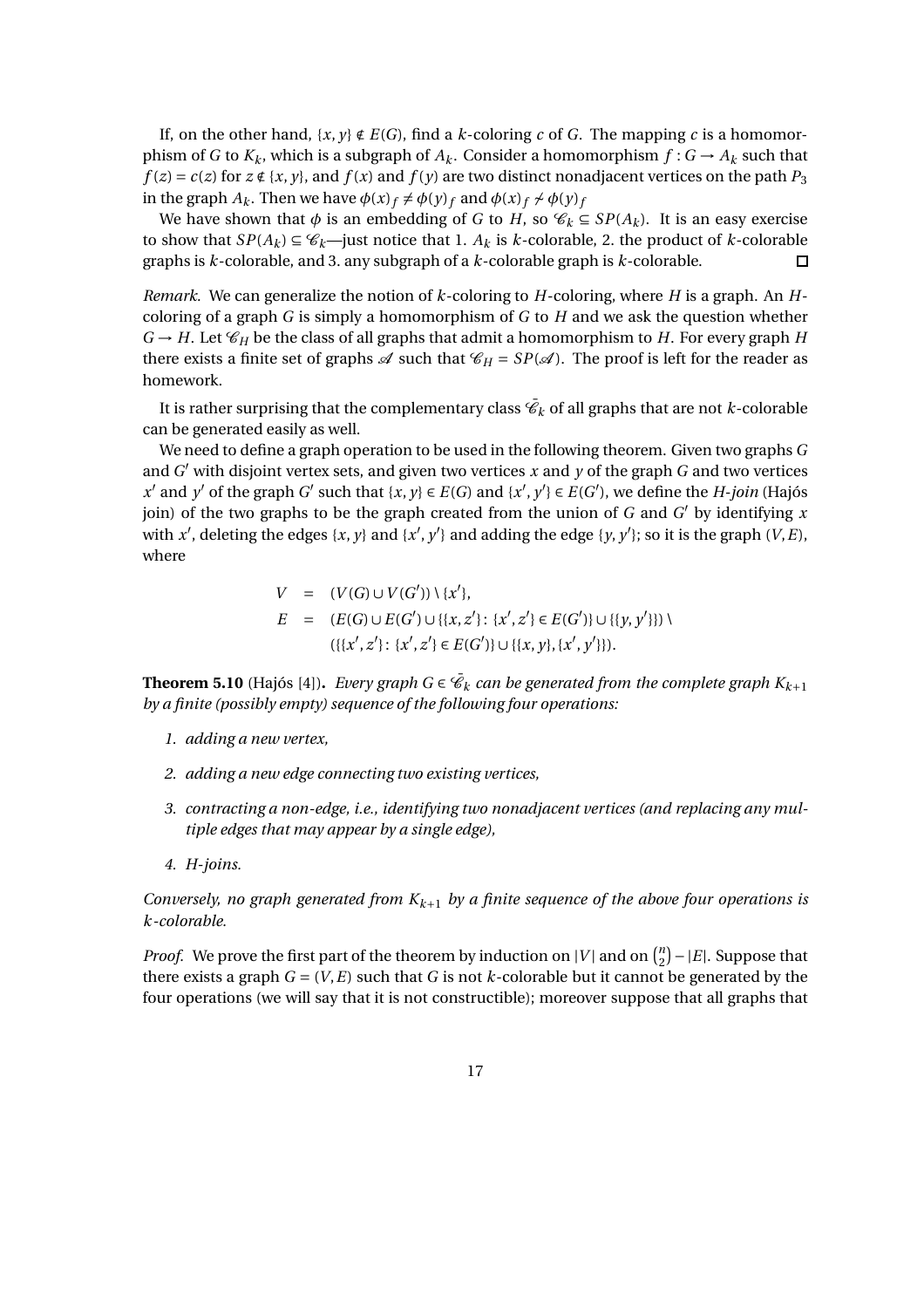are not *k*-colorable and have less than |*V*| vertices or have |*V*| vertices and more than |*E*| edges are constructible.

Obviously,  $|E| < \binom{n}{2}$  $\binom{n}{2}$ , because complete graphs are constructible (just using operations 1. and 2.). We may assume that *G* contains  $K_1 \cup K_2$  as an induced subgraph—otherwise it would be a complete multipartite graph, contain  $K_{k+1}$  and therefore be constructible. So there are vertices *x*, *y* and *y*<sup>'</sup> such that {*y*, *y*<sup>'</sup>} is an edge of the graph *G* and {*x*, *y*} and {*x*, *y*<sup>'</sup>} are not. Let *G*<sup>'</sup> be a copy of *G* with the edge  $\{x, y\}$  added, let *G*<sup>"</sup> be a copy of *G* with the edge  $\{x, y'\}$  added. Both *G'* and *G* ′′ are constructible, because they are not *k*-colorable and have more edges than *G*.

Let *H* be the H-join of the graphs *G'* and *G''*, identifying *x* in *G'* with *x* in *G''*, deleting {*x*, *y*} in *G*<sup> $\prime$ </sup> and {*x*, *y*<sup> $\prime$ </sup>} in *G*<sup> $\prime\prime$ </sup> and adding the edge {*y<sub>G'</sub>*, *y*<sub>*G*''</sub>}. Then *H* is constructible and identifying all pairs of corresponding vertices in G' and G" (operation 3.) yields the graph G. This implies that *G* is constructible—a contradiction.  $\Box$ 

*Remark* (open problem)*.* As a consequence of Hajós' theorem, we get that the shift graphs are constructible. However, the sequence of operations leading to shift graphs has not been described yet.

# **6 Graph product**

## **6.1 The definition**

Many types of products have been described by mathematicians so far. The product we will be talking about is called the *direct product* or the *category product* or simply just the *product* of graphs. The vertex set of the product  $G \times H$  is the Cartesian product of the vertex sets of the factors. Two vertices  $x = (g, h)$  and  $y = (g', h')$  are joined by an edge in the product if and only if { $g, g'$ } ∈ *E*(*G*) and { $h, h'$ } ∈ (*H*). Formally,

$$
V(G \times H) = V(G) \times V(H),
$$
  
\n
$$
E(G \times H) = \{ \{ (g, h), (g', h') \} : \{ g, g' \} \in E(G) \land \{ h, h' \} \in E(H) \}.
$$

**Example 6.1.** The product  $K_2 \times K_3$  is isomorphic to the cycle  $C_6$  and it is shown in Figure 3.



Figure 3: Illustrating the direct product of graphs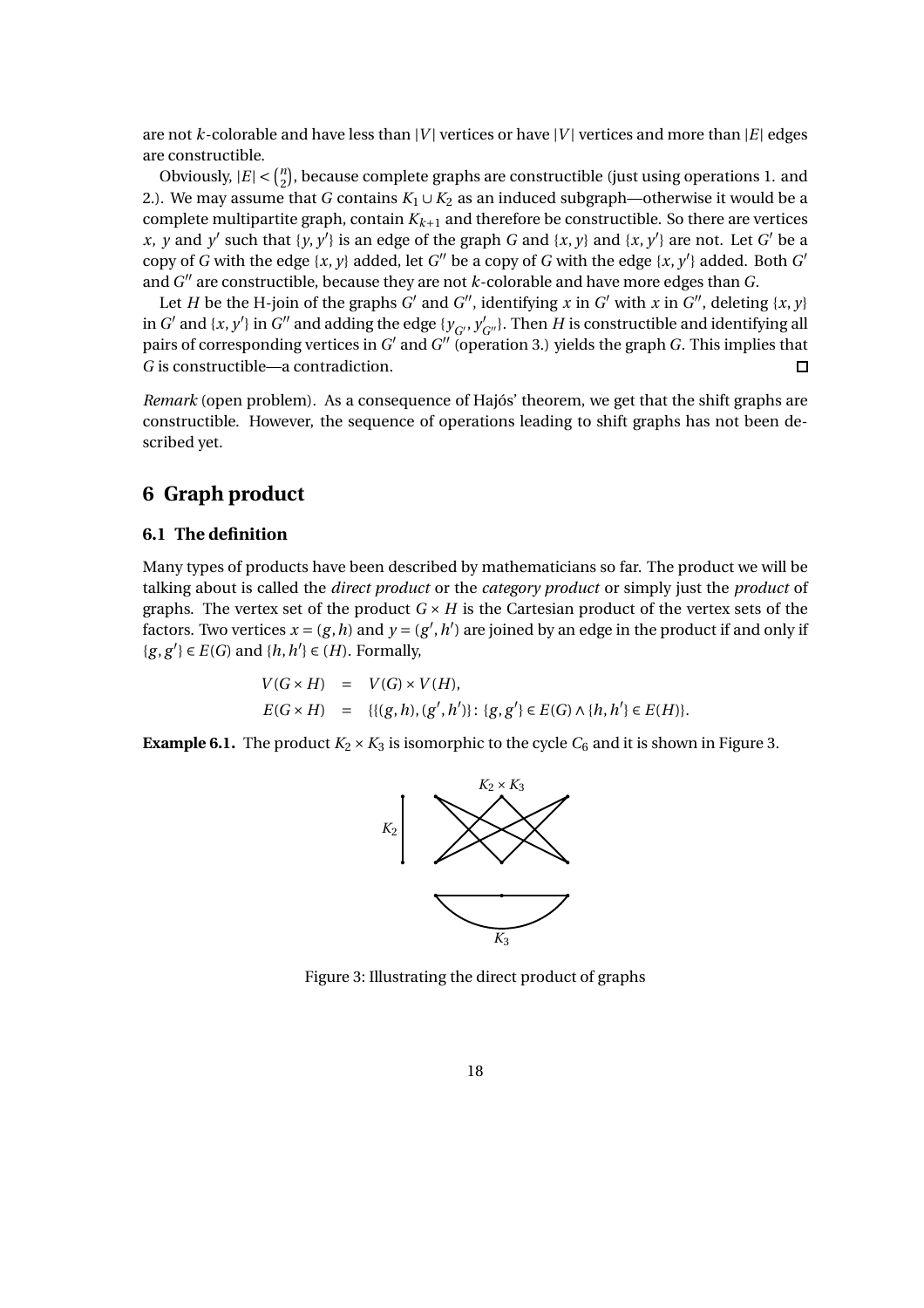#### **6.2 Independence problem**

Given a graph *G*, does there exist a graph *H* such that *G* is *incomparable* with *H*, i.e.,  $G \nrightarrow H$  and  $H \rightarrow G$ ? Given a finite set of graphs  $\mathcal G$ , does there exist a graph *H* that is incomparable with any graph in  $\mathscr{G}$ ? The answer to both questions is positive.

**Theorem 6.1.** Let G be a finite set of graphs such that  $\chi(G) \geq 3$  for each  $G \in \mathcal{G}$ . Then there exists a *graph H incomparable with every*  $G \in \mathcal{G}$ *.* 

*Proof.* Let  $n = \max\{|V(G)|: G \in \mathcal{G}\}\$ ,  $g = \max\{\text{girth}(G): G \in \mathcal{G}\}$  and  $k = \max\{\chi(G): G \in \mathcal{G}\}\$ . Let  $H'$ be a graph with odd girth greater than *g* and chromatic number greater than *n k*+1 . Finally, let  $H = K_{k+1} \times H'$ .

Now the argument is similar to that we used in the proof of the density theorem. For any  $G \in \mathcal{G}$ , we have  $G \nrightarrow H$ , because *H* has no short odd cycles.

Suppose that there is a graph  $G \in \mathscr{G}$  such that  $f : H \to G$ . For  $x \in V(H')$ , let  $f_x : V(K_{k+1}) \to V(G)$ be the mapping defined by  $f_x(u) = f(u, x)$ . As there are  $|V(G)|^{k+1}$  mutually different mappings of  $V(K_{k+1})$  to  $V(G)$  and  $\chi(H') > n^{k+1} \geq |V(G)|^{k+1}$ , there must be an edge  $\{x, y\}$  of  $H'$  such that *f*<sub>*x*</sub> = *f*<sub>*y*</sub>. The mapping *f*<sub>*x*</sub> is a homomorphism of  $K_{k+1}$  to *G* because for {*u*, *v*} ∈ *E*( $K_{k+1}$ ), the set  $\{(u, x), (v, y)\}\$ is an edge of  $K_{k+1} \times H'$  and so  $\{f_x(u), f_x(v)\} = \{f(u, x), f(v, y)\}\$ is an edge of G. Since *G* is *k*-colorable, we have  $K_{k+1} \rightarrow G \rightarrow K_k$  and that is a contradiction.  $\Box$ 

*Remark.* The previous theorem is not true for directed graphs. There is an infinite number of of finite maximal antichains, classified by Foniok, Nešetřil and Tardif [3].

*Remark.* If *G* is a countable graph, then there exists a countable graph *H* incomparable with *G* (proved by Nešetřil and Shelah  $[12]$ ). The generalization for a finite set of countable graphs is not true, however. There is no countable graph incomparable both with  $K_3$  and a universal  $K_3$ free graph. The latter can be constructed by induction:  $V_1 = \{0\}$ ,  $E_1 = \emptyset$ . If we have  $V_k$  and  $E_k$ , let

$$
V' = \left\{ u : u : V_k \to \{0, 1\} \wedge \binom{u^{-1}(1)}{2} \cap E_k = \emptyset \right\}
$$
  
\n
$$
E' = \left\{ \{u, x\} : u \in V' \wedge x \in V_k \wedge u(x) = 1 \right\}
$$
  
\n
$$
V_{k+1} = V_k \cup V'
$$
  
\n
$$
E_{k+1} = E_k \cup E'
$$

Then

$$
G = \big(\bigcup_{k=1}^{\infty} V_k, \bigcup_{k=1}^{\infty} E_k\big)
$$

is a universal  $K_3$ -free graph (every countable  $K_3$ -free graph is embeddable in *G*).

#### **6.3 Homomorphism cancellation property**

Let *F* and *G* be graphs. We say that *F* is *pointed* for *G* if for any two homomorphisms *f* and *f* ′ of *G* to *F* and each vertex *x* of *G* it holds that  $f(y) = f'(y)$  for all  $y \neq x$  implies that  $f(x) = f'(x)$ as well.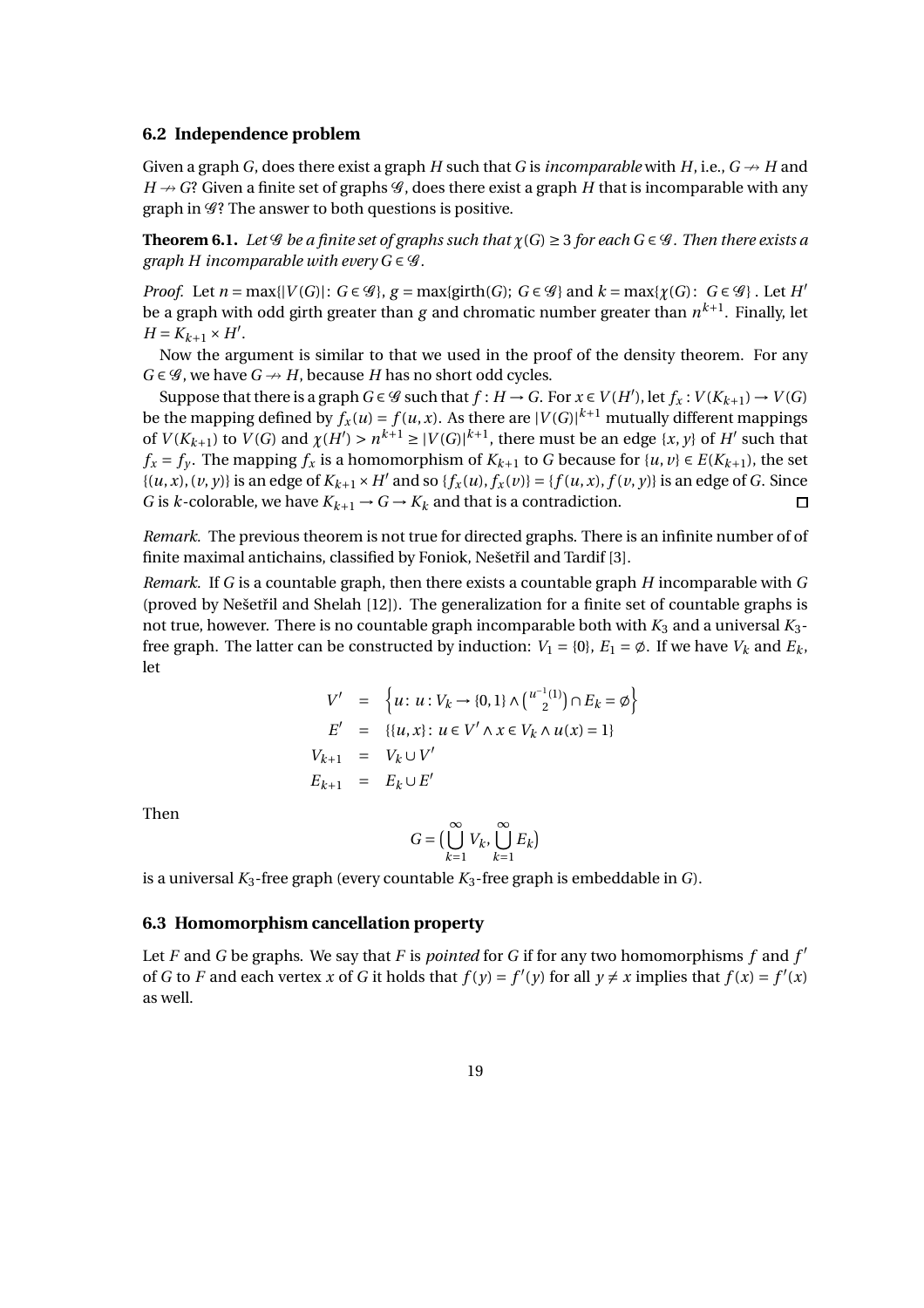**Theorem 6.2.** Let F, G and H be graphs with  $\chi(H) > |V(F)|^{|V(G)|}$ . Then  $G \times H \to F$  if and only if  $G \rightarrow F$ .

*Moreover, if G is connected and F is pointed for G, then homomorphisms*  $G \rightarrow F$  *and homomorphisms*  $G \times H \rightarrow F$  *are in a one-to-one correspondence.* 

*Proof.* Proof of the existence is the same as in the previous theorem.

Let  $A = \{g : g : G \rightarrow F\}$  and  $B = \{f : f : G \times H \rightarrow F\}$ . We are looking for a bijection of *A* to *B*. Let  $f: G \times H \to F$ ,  $f_x(u) = f(u, x)$  for  $x \in V(H)$ . We prove an auxiliary claim that  $f_x = f_y$  whenever  $\{x, y\} \in E(H)$  and  $f_x$  is a homomorphism. Let there be an edge  $\{x, y\}$  of *H* such that  $f_x \neq f_y$ . Then there is a vertex  $u \in V(G)$  that  $f_x(u) \neq f_y(u)$ . We define a new homomorphism  $f': G \to H$ by  $f'(u) = f_y(u)$  and  $f'(v) = f_x(v)$  for  $v \neq u$  (it is easy to check that  $f'$  is a homomorphism). This is a contradiction because  $f'$  and  $f_x$  only differ at  $u$  but  $F$  is pointed for  $G$ .

Let  $p: G \times H \to G$  be the projection. We define  $\phi: A \to B$  by  $\phi: g \to g \circ p$ . Obviously  $\phi$  is an injection. To see that  $\phi$  is a surjection, let  $f \in B$ . Take an arbitrary  $x \in V(H)$ . Then we have

$$
(\phi(f_x))(u, y) = (f_x \circ p)(u, y) = f_x(u) = f_y(u) = f(u, y),
$$

where the third equality is a consequence of the auxiliary claim and the fact that *G* is connected. Therefore we get  $\phi(f_x) = f$ .  $\Box$ 

*Remark.* Setting *F* = *G* we get that there are uniquely *F*-colorable graphs with arbitrarily large odd girth, because *F* is pointed for *F* whenever *F* is a core.

Setting  $F = G = K_k$  we get that there are uniquely *k*-colorable graphs with arbitrarily large odd girth.

## **6.4 Hedetniemi's conjecture**

The homomorphisms  $\pi_1$ :  $G_1 \times G_2 \rightarrow G_1$  and  $\pi_2$ :  $G_1 \times G_2 \rightarrow G_2$  defined by  $\pi_1(v_1, v_2) = v_1$  and  $\pi_2(v_1, v_2) = v_2$  are called *projections*.

**Proposition 6.3.** Whenever G is a graph such that  $g_1: G \to G_1$  and  $g_2: G \to G_2$  are homomor*phisms, then there exists a unique homomorphism*  $f : G \to G_1 \times G_2$  *such that*  $\pi_j \circ f = g_j$  for  $j = 1, 2.$ 

The proof is left as an exercise.

**Corollary 6.4.** *A graph G is homomorphic to the product*  $G_1 \times G_2$  *if and only if*  $G \rightarrow G_1$  *and*  $G \rightarrow G_2$ .

**Corollary 6.5.**  $\chi(G_1 \times G_2) \le \min{\{\chi(G_1), \chi(G_2)\}}$ .

Hedetniemi [5] conjectured that the inequality above actually holds with equality:  $\chi(G_1 \times$  $G_2$ ) = min{ $\gamma(G_1)$ ,  $\gamma(G_2)$ }. In spite of substantial effort of many mathematicians the problem remains wide open to this day. The conjecture is trivially true when the minimum is at most 3 and nontrivially true when the minimum is 4.

Let  $f(k) = min{\{\chi(G_1 \times G_2) : \chi(G_1), \chi(G_2) \geq k\}}$ ; this function is called the *Poljak-Rödl function*. Hedetniemi's conjecture states that  $f(k) = k$  for all k. At present, however, f is not even known to be unbounded. It is known that either  $f(k)$  is unbounded or  $f(k) \le 9$  for all  $k$  [15, 17].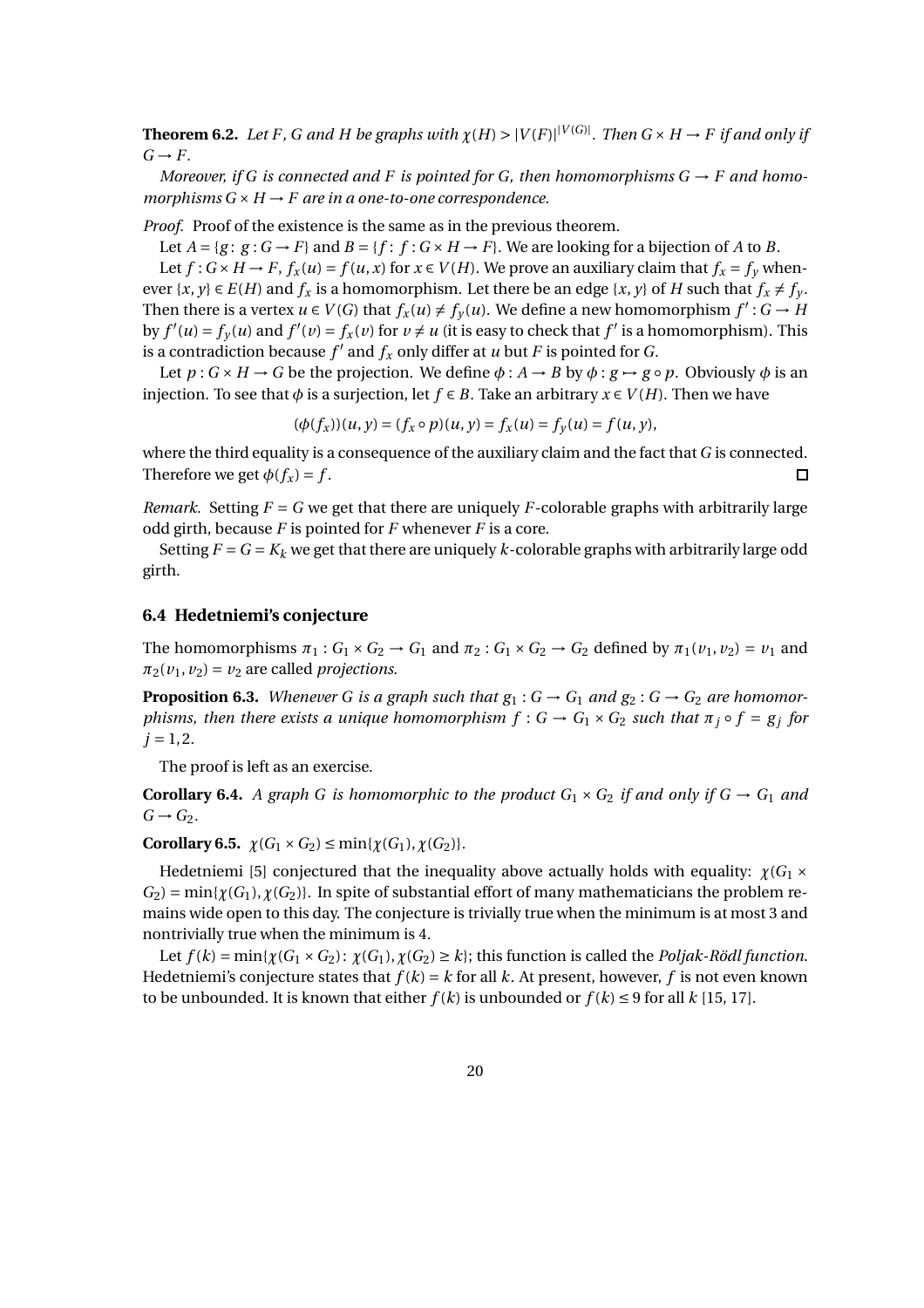# **7 Isomorphisms of graphs**

Let us now concentrate on the issue of deciding, given two finite graphs *G* and *H*, whether *G* is isomorphic to  $H$  ( $G \cong H$ ).

## **7.1 Lovász' theorem**

The symbol  $\langle F, G \rangle$  will denote the number of all homomorphisms of *F* to *G*. Let  $F_1, F_2, F_3, \ldots$  be all non-isomorphic finite graphs. The *Lovász vector* of a graph *G* is  $\langle G \rangle = (n_1, n_2, n_3,...)$ , where  $n_k = \langle F_k, G \rangle$ .

**Theorem 7.1** (Lovász [7]). *Two finite graphs G and H are isomorphic if and only if*  $\langle G \rangle = \langle H \rangle$ .

*Proof.* It is evident that if  $G \cong H$ , then  $\langle G \rangle = \langle H \rangle$ .

Let  $\langle F, G \rangle$  denote the number of all monomorphisms (injective homomorphisms) of *F* to *G*. Suppose that  $\langle G \rangle = \langle H \rangle$ . Then for an arbitrary graph *F*, it is true that  $\langle \langle F, G \rangle = \langle \langle F, H \rangle$ . Let us prove this claim by induction on the number of vertices of the graph *F*. First, if  $|V(F)| = 1$ , then  $\langle\langle F, G \rangle = \langle F, G \rangle = \langle F, H \rangle = \langle\langle F, H \rangle$ . If  $|V(F)| > 1$ , then

$$
\langle F, G \rangle = \sum_{\Theta \in Eq(V(F))} \langle \langle F/\Theta, G \rangle
$$
  
= 
$$
\langle \langle F, G \rangle + \sum_{\Theta \in Eq(V(F))} \langle \langle F/\Theta, G \rangle,
$$
  

$$
\Theta \neq id
$$

where  $Eq(V(F))$  is the set of all equivalence relations on  $V(F)$  and  $F/\Theta$  is the graph whose vertex set is the set of all equivalence classes of  $\Theta$  and an edge connects two classes *c* and *c'* if there are vertices  $u \in c$  and  $u' \in c'$  so that  $\{u, u'\}$  is an edge of *F*. (Note that loops may occur in  $F/\Theta$ .) This is because every homomorphism *f* : *F* →*G* corresponds to a monomorphism of *F*/Θ to *G* for  $\Theta = \{(u, u') : f(u) = f(u')\}.$ 

Similarly, we get

$$
\langle F, H \rangle = \langle \langle F, H \rangle + \sum_{\substack{\Theta \in Eq(V(F)) \\ \Theta \neq \text{id}}} \langle \langle F/\Theta, H \rangle.
$$

By induction, we know that for any  $\Theta \in Eq(V(F))$ ,  $\Theta \neq id$ ,

$$
\langle\langle F/\Theta,G\rangle=\langle\langle F/\Theta,H\rangle,
$$

since  $|V(F/\Theta)| < |V(F)|$ . Therefore we have  $\langle \langle F, G \rangle = \langle \langle F, H \rangle$ .

Applying the equality for  $F = G$  and  $F = H$  we get  $\langle G, H \rangle = \langle G, G \rangle \ge 1$  and  $\langle H, G \rangle = \langle \langle H, H \rangle \ge$ 1. If there is a monomorphism of *G* to *H* and a monomorphism of *H* to *G*, then *G* and *H* are isomorphic.  $\Box$ 

Lovász' theorem has a number of interesting consequences.

**Corollary 7.2.** *Let G and H be graphs. If*  $G^2 \cong H^2$ , *then*  $G \cong H$ *.*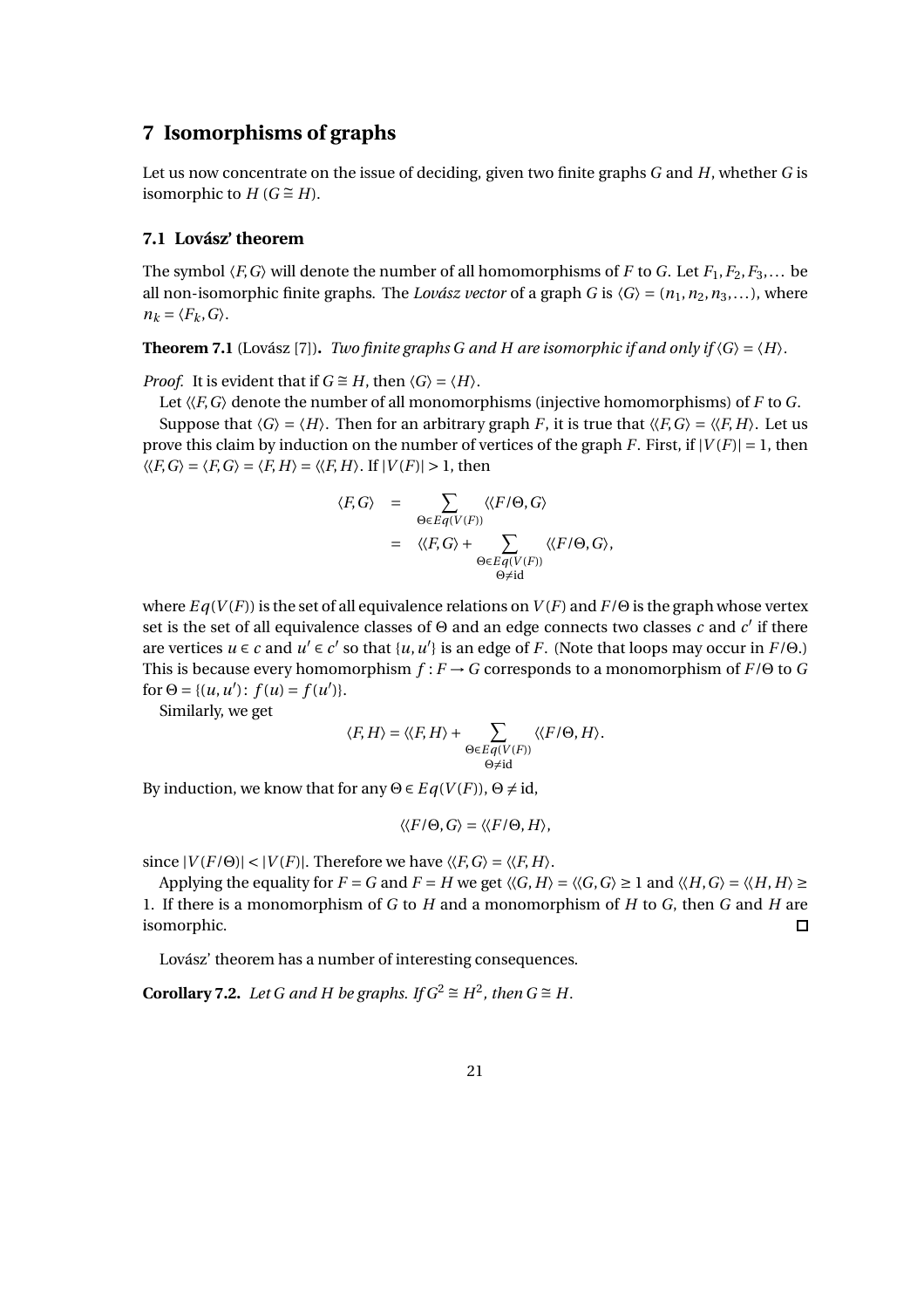*Proof.* Let *F* be a graph. Every homomorphism  $f : F \to G^2$  corresponds to a pair of homomorphisms  $(f_1, f_2)$  of *F* to *G*; if  $f(u) = (x_1, x_2)$ , then  $f_i(u) = x_i$ . Moreover, the correspondence is one-to-one (due to the categorical properties of the product). Therefore

$$
\langle F, G \rangle^2 = \langle F, G^2 \rangle = \langle F, H^2 \rangle = \langle F, H \rangle^2
$$

and so  $\langle F, G \rangle = \langle F, H \rangle$ .

**Corollary 7.3.** *Let A, B and C be graphs, let C have a loop. If*  $A \times C \cong B \times C$ *, then*  $A \cong B$ *.* 

*Proof.* For a graph *F*, we have  $\langle F, A \times C \rangle = \langle F, A \rangle \cdot \langle F, C \rangle$  and  $\langle F, B \times C \rangle = \langle F, B \rangle \cdot \langle F, C \rangle$ . Since *C* has a loop,  $\langle F, C \rangle \neq 0$ . Therefore  $\langle F, A \times C \rangle = \langle F, B \times C \rangle$  implies  $\langle F, A \rangle = \langle F, B \rangle$ .  $\Box$ 

**Corollary 7.4.** *Let A, B, C and D be graphs. If D*  $\rightarrow$  *C and A* × *C*  $\cong$  *B* × *C, then A* × *D*  $\cong$  *B* × *D.* 

*Proof.* Let *F* be a graph. If  $\langle F, D \rangle = 0$ , then

$$
\langle F, A \times D \rangle = \langle F, A \rangle \cdot \langle F, D \rangle = 0 = \langle F, B \rangle \cdot \langle F, D \rangle = \langle F, B \times D \rangle.
$$

If  $\langle F, D \rangle \neq 0$ , then  $\langle F, C \rangle \neq 0$  and  $\langle F, A \rangle = \langle F, B \rangle$  as before. This yields

$$
\langle F, A \times D \rangle = \langle F, A \rangle \cdot \langle F, D \rangle = \langle F, B \rangle \cdot \langle F, D \rangle = \langle F, B \times D \rangle.
$$

*Remark.* It is not generally true that  $A \times C \cong B \times C$  implies  $A \cong B$ . A counterexample: *A* consists of two isolated loops,  $B = C = K_2$ . Another counterexample:  $A = K_3$ ,  $B = C_6$  (the cycle of length 6),  $C = K_2$ .

*Remark.* If *A*, *B* and *C* are not bipartite, then they have the cancellation property:  $A \times C \cong B \times C$  $C \implies A \cong B$ .

*Remark.* If we set  $\langle G \rangle' = (\langle G, F_i \rangle; i = 1, 2, 3, ...)$ , then it can be proved that  $\langle G \rangle' = \langle H \rangle'$  if and only if  $G \cong H$ . The proof uses the inclusion-exclusion principle.

## **7.2 Ulam's conjecture**

For a graph *G*, let *S*(*G*) be the set of all proper induced subgraphs of *G*. Ulam's conjecture states that *G* is isomorphic to *H* if and only if there is a bijection  $\iota : S(G) \to S(H)$  such that  $\iota(G') \cong G'$  (the existence of such a bijection will be denoted by  $S(G) \rightarrow S(H)$ . This conjecture is called *vertex reconstruction*.

Notice that *S*(*G*) contains *all* proper induced subgraphs of *G*, although some of them may be isomorphic.

*Edge reconstruction* is a similar conjecture, taking all (not just induced) subgraphs. So *S* ′ (*G*) is the set of all proper subgraphs of *G* and the conjecture is that *G* ≅ *H* if and only if *S*'(*G*) ↔ *S'*(*H*).

A different formulation of the conjecture is the following: assign each graph *G* a set *s*(*G*) of its subgraphs,  $s(G) = {G − v : v ∈ V(G)}$ . The edge version is  $s'(G) = {G − e : e ∈ E(G)}$ .

 $\Box$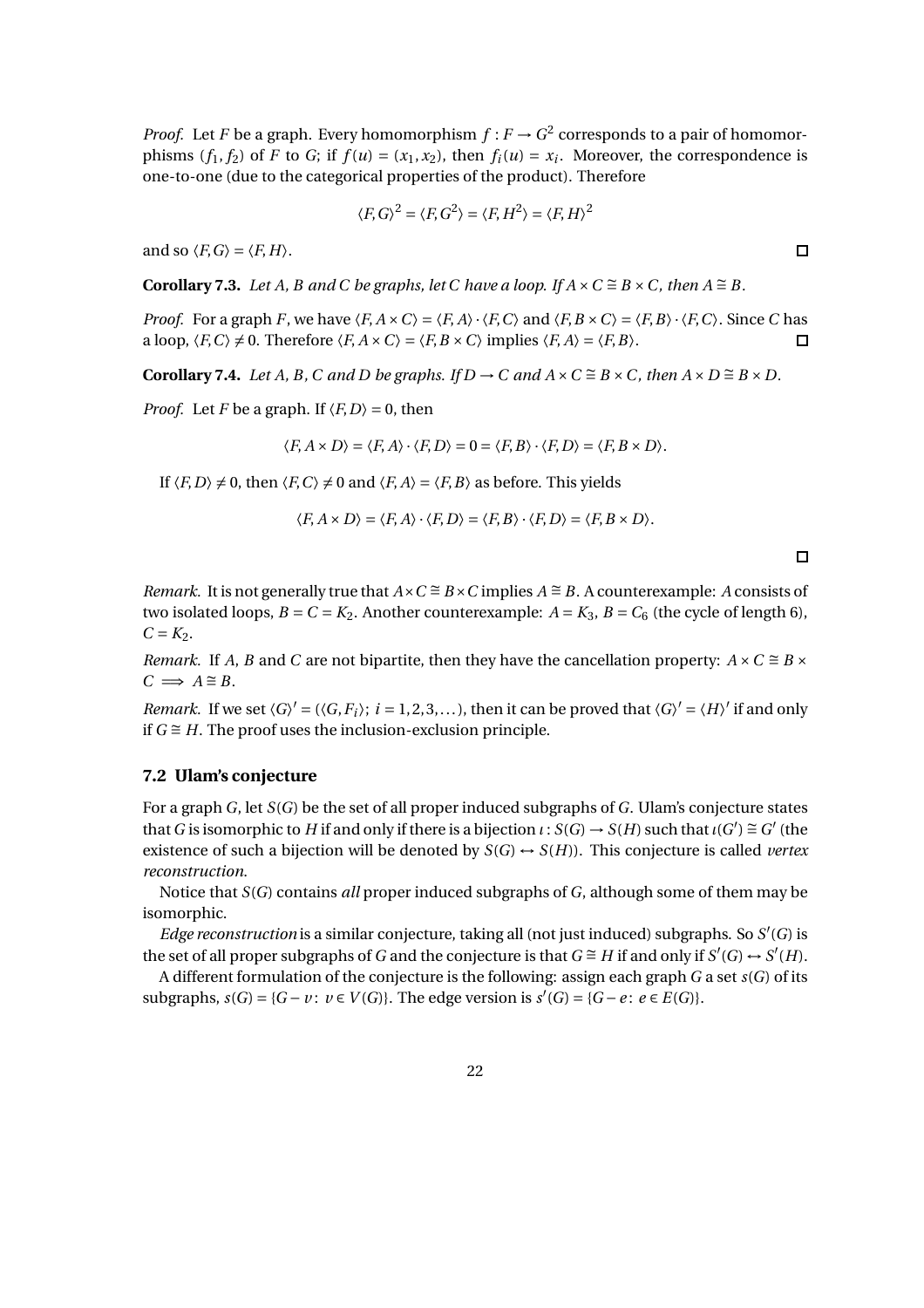Knowing  $S(G)$  is equivalent to knowing  $S(G)$ . If we know  $S(G)$ , then  $S(G)$  is formed by the elements of  $S(G)$  with the greatest number of vertices. Conversely, if we know  $S(G)$ , take the multiset *M* = *s*(*G*)∪ $\bigcup_{H \in s(G)} S(H)$ . Every element *H* of *S*(*G*) is contained  $|V(G)| - |V(H)|$  times in *M*.

Similarly, knowing  $S'(G)$  is equivalent to knowing  $s'(G)$ .

The only counterexample known so far for vertex reconstruction is that  $K_2$  and the graph consisting of two isolated vertices have the same proper subgraphs. However, vertex reconstruction does not hold for directed graphs.

It can be shown that vertex reconstruction implies edge reconstruction.

Vertex reconstruction is known to be true for trees, disconnected graphs (with some exceptions) and planar graphs. Edge reconstruction is true for regular graphs as well.

We will prove the following theorem.

**Theorem 7.5** (Müller). *Let G* = (*V*, *E*) *and G*<sup> $′$ </sup> = (*V*<sup> $′$ </sup>, *E* $′$ ). *Let* |*V*| = *n* and |*E*| ≥ 1 + *n*(log *n*−1). *Then*  $G \cong H$  *if and only if*  $s'(G) \leftrightarrow s'(H)$ *.* 

*Proof.* Suppose that  $s'(G) \leftrightarrow s'(H)$ . Then, of course, G and H have the same number of vertices and the same number of edges  $|E| = |E'| = m$ . For a bijection  $f: V \to V'$ , we define the *defect* of *f* to be the set  $D(f) = \{e \in E : f[e] \notin E'\}$ . For  $D \subseteq E$ , let  $\langle G, H \rangle_D$  be the number of all bijections of *V* to *V'* whose defect is *D*, and for a non-negative integer *d* let  $\langle G, H \rangle_d$  be the number of all bijections  $f: V \to V'$  such that  $|D(f)| = d$ . Note that  $D(f) = \emptyset$  if and only if f is a monomorphism.

Further, notice that

$$
\sum_{D \subseteq E(G)} \langle \langle G, H \rangle_D = \sum_{d=0}^m \langle G, H \rangle_d = n!
$$

Assume, by way of contradiction, that  $G \not\cong H$  and, without loss of generality, that  $\langle G, H \rangle = 0$ . Let  $\bar{H} = (V', \begin{pmatrix} V' \\ 2 \end{pmatrix})$  $\binom{p}{2}$  \ *E'* ) be the complement of *H*. Using the inclusion-exclusion principle we have

$$
\langle\langle G, \overline{H} \rangle = \langle\langle (V, \emptyset), H \rangle - \sum_{e \in E} \langle\langle (V, \{e\}), H \rangle + \sum_{D \in {E \choose 2}} \langle\langle (V, D), H \rangle
$$

$$
- \sum_{D \in {E \choose 3}} \langle\langle (V, D), H \rangle + \dots + (-1)^m \langle\langle G, H \rangle
$$

and

$$
\langle \langle H, \overline{H} \rangle = \langle \langle (V', \emptyset), H \rangle - \sum_{e \in E'} \langle \langle (V', \{e\}), H \rangle + \sum_{D \in {E' \choose 2}} \langle \langle (V', D), H \rangle - \sum_{D \in {E' \choose 3}} \langle \langle (V', D), H \rangle + \dots + (-1)^m \langle \langle H, H \rangle.
$$

Since *G* and *H* have the same proper subgraphs,

$$
|\langle\langle G,\overline{H}\rangle-\langle\langle H,\overline{H}\rangle|=|\langle\langle G,H\rangle-\langle\langle H,H\rangle|=\langle\langle H,H\rangle\neq 0
$$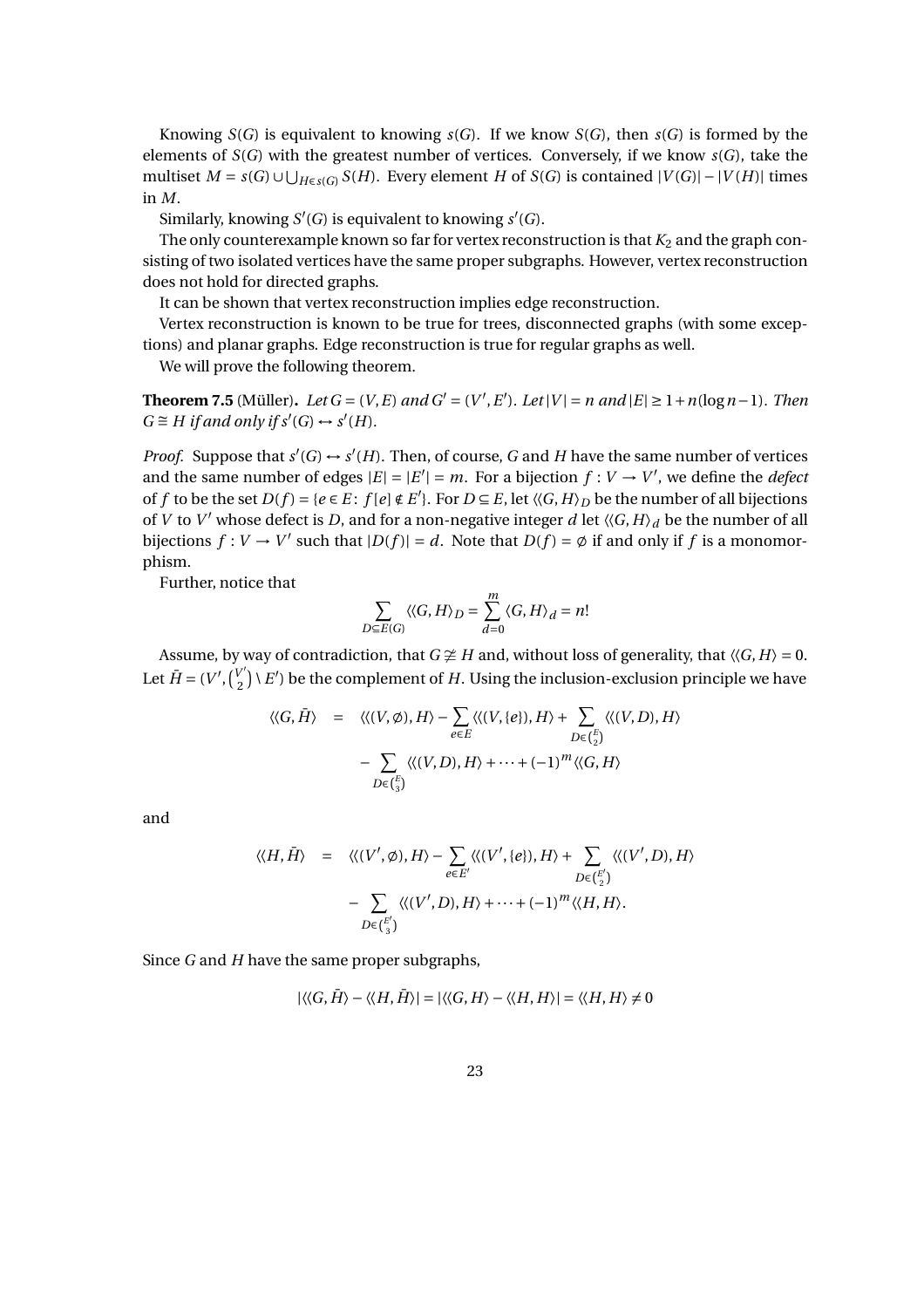and therefore  $m \leq {n \choose 2}$  $\binom{n}{2}/2$ , because otherwise  $\langle\langle G,\bar{H}\rangle=\langle\langle H,\bar{H}\rangle=0$  as the existence of a monomorphism of a graph *A* to a graph *B* implies that  $|E(A)| \leq |E(B)|$ .

However, we want to show that *m* is even smaller, and that is what we need the defects for. Let  $D = \{e_1, e_2, \ldots, e_d\}$ . Then

$$
\langle\langle G, \overline{H} \rangle_D = \langle\langle (V, D), H \rangle - \sum_{e \in E \setminus D} \langle\langle (V, D \cup \{e\}), H \rangle + \sum_{D' \in \binom{E \setminus D}{2}} \langle\langle (V, D \cup D'), H \rangle - \sum_{D' \in \binom{E \setminus D}{3}} \langle\langle (V, D \cup D'), H \rangle + \dots + (-1)^{m-d} \langle\langle G, H \rangle
$$

and

$$
\langle\langle G, \bar{H} \rangle_d = \sum_{D \in {E \choose d}} \langle\langle G, \bar{H} \rangle_D
$$
  
\n
$$
= \sum_{D \in {E \choose d}} \langle\langle (V, D), H \rangle - {d + 1 \choose d} \sum_{D' \in {E \choose d+1}} \langle\langle (V, D'), H \rangle
$$
  
\n
$$
+ {d + 2 \choose d} \sum_{D' \in {E \choose d+2}} \langle\langle (V, D'), H \rangle
$$
  
\n
$$
- {d + 3 \choose d} \sum_{D' \in {E \choose d+3}} \langle\langle (V, D'), H \rangle
$$
  
\n
$$
+ \cdots + (-1)^{m-d} {m \choose d} \langle\langle G, H \rangle.
$$

The same is true for  $\langle \langle H, \bar{H} \rangle_d$ :

$$
\langle\langle H, \overline{H} \rangle_d = \sum_{D \in {E' \choose d}} \langle\langle (V', D), H \rangle - {d+1 \choose d} \sum_{D' \in {E' \choose d+1}} \langle\langle (V', D'), H \rangle
$$
  
+ 
$$
{d+2 \choose d} \sum_{D' \in {E' \choose d+2}} \langle\langle (V', D'), H \rangle
$$
  
- 
$$
{d+3 \choose d} \sum_{D' \in {E' \choose d+3}} \langle\langle (V', D'), H \rangle
$$
  
+ 
$$
\cdots + (-1)^{m-d} {m \choose d} \langle\langle H, H \rangle.
$$

By subtracting the two formulas, we get

$$
|\langle\langle G, \bar{H}\rangle_d - \langle\langle H, \bar{H}\rangle_d| = \binom{m}{d} |\langle\langle G, H\rangle - \langle\langle H, H\rangle| = \binom{m}{d} \langle\langle H, H\rangle.
$$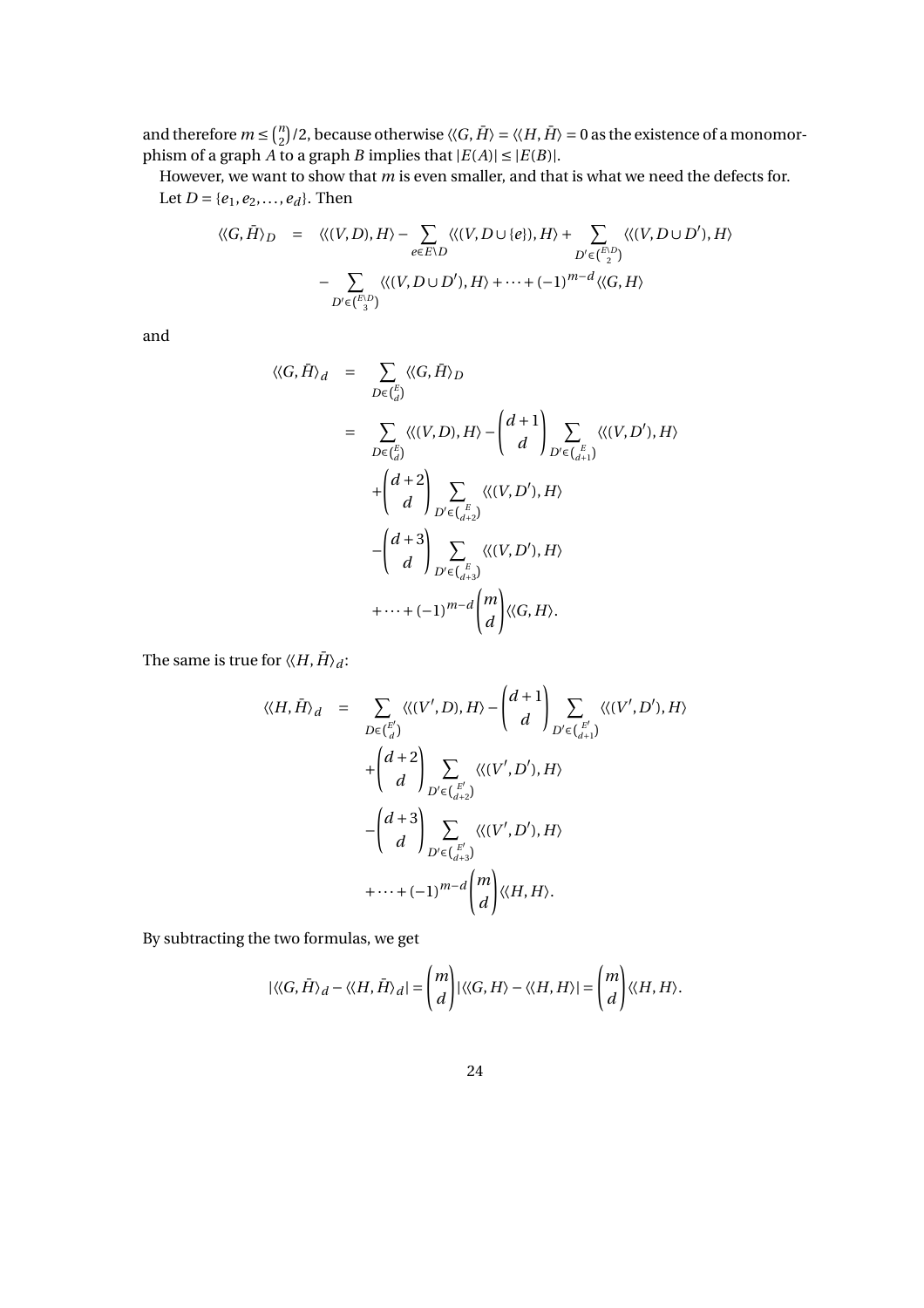Therefore

$$
\sum_{d=0}^{m} |\langle \langle G, \overline{H} \rangle_d - \langle \langle H, \overline{H} \rangle_d | = 2^m \cdot \langle \langle H, H \rangle \ge 2^m.
$$

On the other hand,

$$
\sum_{d=0}^{m} |\langle G, \bar{H} \rangle_d - \langle \langle H, \bar{H} \rangle_d| \leq \sum_{d=0}^{m} \langle \langle G, \bar{H} \rangle_d + \sum_{d=0}^{m} \langle \langle H, \bar{H} \rangle_d
$$

$$
= 2n! < 2 \cdot \left(\frac{n}{2}\right)^n,
$$

if  $n > 2$ .

We have proved that if  $s'(G) \leftrightarrow s'(H)$  and  $G \ncong H$ , then  $2^m < 2 \cdot \left(\frac{n}{2}\right)^n$  and so  $m < 1 + n(\log_2 n - 1)$ 1).  $\blacksquare$ 

# **8 Projective graphs**

A graph *G* is *projective*, if every homomorphism  $f: G \times G \times \cdots \times G \rightarrow G$  satisfying the property that  $f(x, x, \ldots, x) = x$  is a projection.

*Remark.* Every projective graph is connected.

**Theorem 8.1** (Larose, Tardif). A graph G is projective if and only if every homomorphism f:  $G \times G \rightarrow G$  satisfying the property that  $f(x, x) = x$  is a projection.

*Remark.* A rigid graph is projective if and only if every homomorphism  $f : G \times G \rightarrow G$  is a projection.

A graph *G* has the *k-extension property*, if for any  $A, B \subseteq V(G)$  such that  $A \cap B = \emptyset$  and  $|A| +$  $|B|$  ≤ *k*, there exists a vertex *x* of *G* ( $x \notin A \cup B$ ) connected by an edge to all vertices in *A* and not connected to any vertex in *B*.

A graph *G* is *fair*, if for any four distinct vertices *u*, *v*, *w* and *x* of *G* there exists a vertex *z* ∉  $\{u, v, w, x\}$  connected to *x*, *u* and *v* and not connected to *x*.

**Theorem 8.2** (Erdős). *Asymptotically almost all graphs have the k-extension property.* 

**Corollary 8.3.** *Asymptotically almost all graphs are fair.*

*Remark.* Cherlin's problem: It is not known whether there exist arbitrarily large triangle-free graphs with the *k*-extension property for triangle-free graphs (i.e., for any  $A, B \subseteq V(G)$  such that *A* is an independent set in *G*,  $A \cap B = \emptyset$  and  $|A| + |B| \le k$ , there exists a vertex *x* of *G*,  $x \notin A \cup B$ , connected by an edge to all vertices in *A* and not connected to any vertex in *B*).

**Lemma 8.4.** *If G is fair and f* :  $G \times G \rightarrow G$  *satisfies f*  $(x, x) = x$ *, then f*  $(v, w) \in \{v, w\}$ *.* 

*Proof.* Suppose  $f(v, w) = u \notin \{v, w\}$ . As *G* is fair, there exists a vertex *t* connected to *v* and *w* and not connected to *u*. Then  $(t, t) \sim (v, w)$  in  $G \times G$  and  $t = f(t, t) \sim f(u, v) = u$  is a contradiction.  $\Box$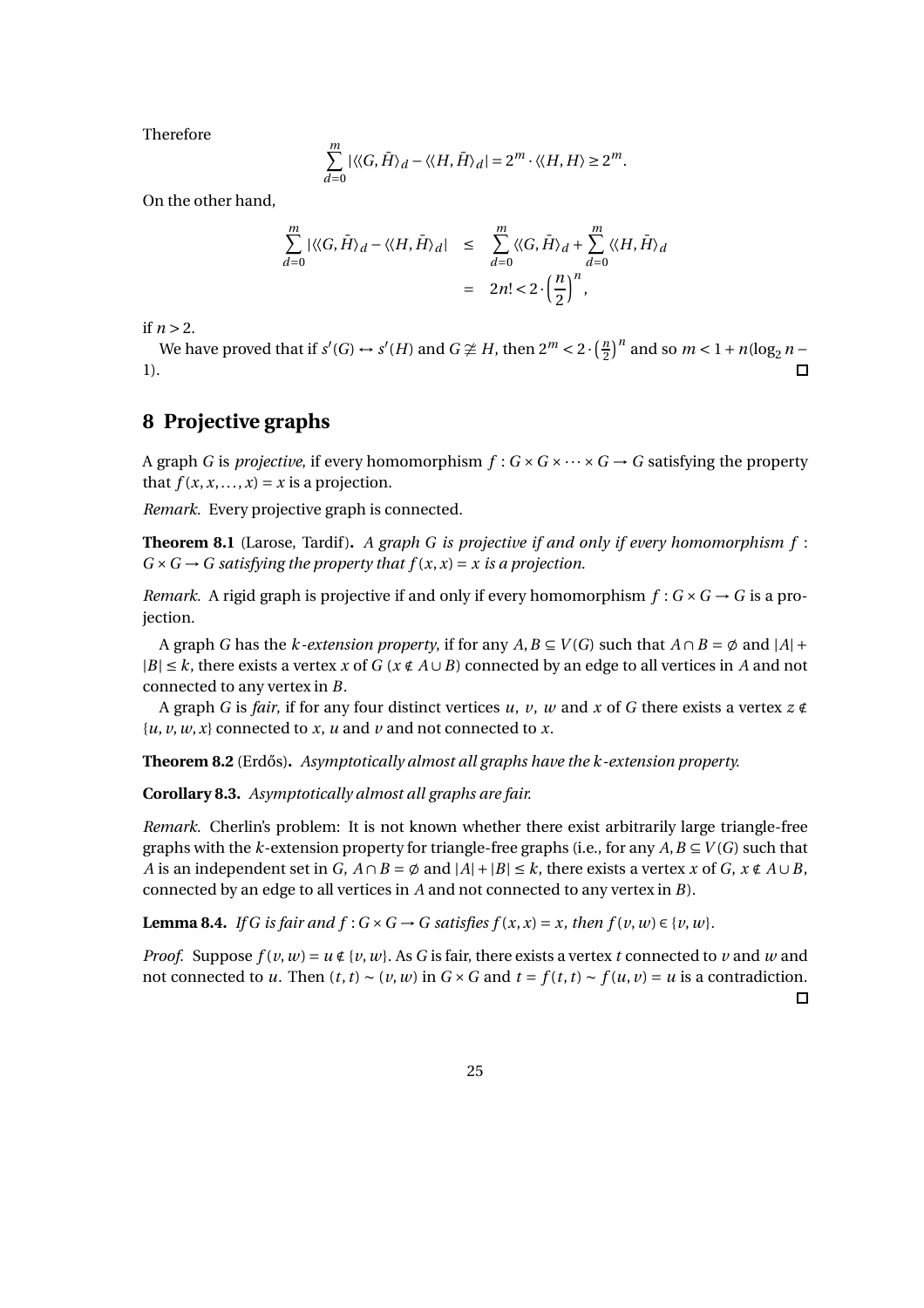**Lemma 8.5.** *If G is fair, f* :  $G \times G \rightarrow G$  *satisfies f*(*x, x*) = *x and v, w, r and s are distinct vertices of G such that*  $f(v, w) = v$ *, then*  $f(r, s) = r$ *.* 

*Proof.* For contradiction, suppose that  $f(r, s) = s$ . Since *G* is fair, there exists a vertex *s'* of *G* connected to  $r$ ,  $v$  and  $w$  and not connected to  $s$  and a vertex  $v'$  connected to  $r$ ,  $s$  and  $w$  and not connected to *v*.

Then both  $\{(s', v'), (v, w)\}$  and  $\{(s', v'), (r, s)\}$  are edges of  $G \times G$  and therefore  $f(s', v')$  is connected to both  $f(v, w) = v$  and  $f(r, s) = s$ . That is a contradiction since we know that  $f(s', v') \in$  $\{s', v'\}.$  $\Box$ 

**Theorem 8.6** (Łuczak, Nešetˇril [8])**.** *Asymptotically almost all graphs are projective.*

*Proof.* Asymptotically almost all graphs are fair (Corollary 8.3). All fair graphs are projective (Lemma 8.4, Lemma 8.5).  $\Box$ 

*Remark.* Recall that if a graph *F* is pointed for a connected graph *G*, then for a graph *H* with sufficiently large chromatic number, homomorphisms of *G* to *F* are in a one-to-one correspondence with homomorphisms of  $G \times H$  to  $F$ .

Applying this to  $F = K_k$  and  $G = K_k^t$  $\mathcal{L}_k^t$  yields that there are graphs with arbitrarily large odd girth which have exactly *t* non-equivalent *k*-colorings.

More generally, we can get the following: if *H* is a projective graph, *A* is a set,  $\rho_1$ ,  $\rho_2$ ,...,  $\rho_t$ are partitions of *A* into  $|V(H)|$  parts, then there exists a graph *G* (with large odd girth) such that  $A \subseteq V(G)$  and any homomorphism  $f: G \to H$  coincides on *A* with one of the partitions.

*Remark.* Nešetřil and Zhu [14] proved that for  $k \geq 2d$  the graph  $K_{k/d}$  is projective and therefore the complete graph  $K_k$  is projective.

# **Bibliography**

- [1] P. Erd˝os. Graph theory and probability. *Canad. J. Math.*, 11:34–38, 1959.
- [2] P. Erd˝os and A. Rényi. Asymmetric graphs. *Acta Math. Acad. Sci. Hungar.*, 14:295–315, 1963.
- [3] J. Foniok, J. Nešetřil, and C. Tardif. Generalised dualities and maximal finite antichains in the homomorphism order of relational structures. *European J. Combin.*, 29(4):881–899, 2008.
- [4] G. Hajós. Über eine Konstruktion nicht *n*-färbbarer Graphen. *Wiss. Zeitschr. Martin Luther Univ. Halle-Wittenberg, Math.-Nat. Reihe*, 10:116–117, 1961.
- [5] S. T. Hedetniemi. Homomorphisms of graphs and automata. University of Michigan Technical Report 03105-44-T, University of Michigan, 1966.
- [6] P. Hell and J. Nešetˇril. *Graphs and Homomorphisms*, volume 28 of *Oxford Lecture Series in Mathematics and Its Applications*. Oxford University Press, 2004.